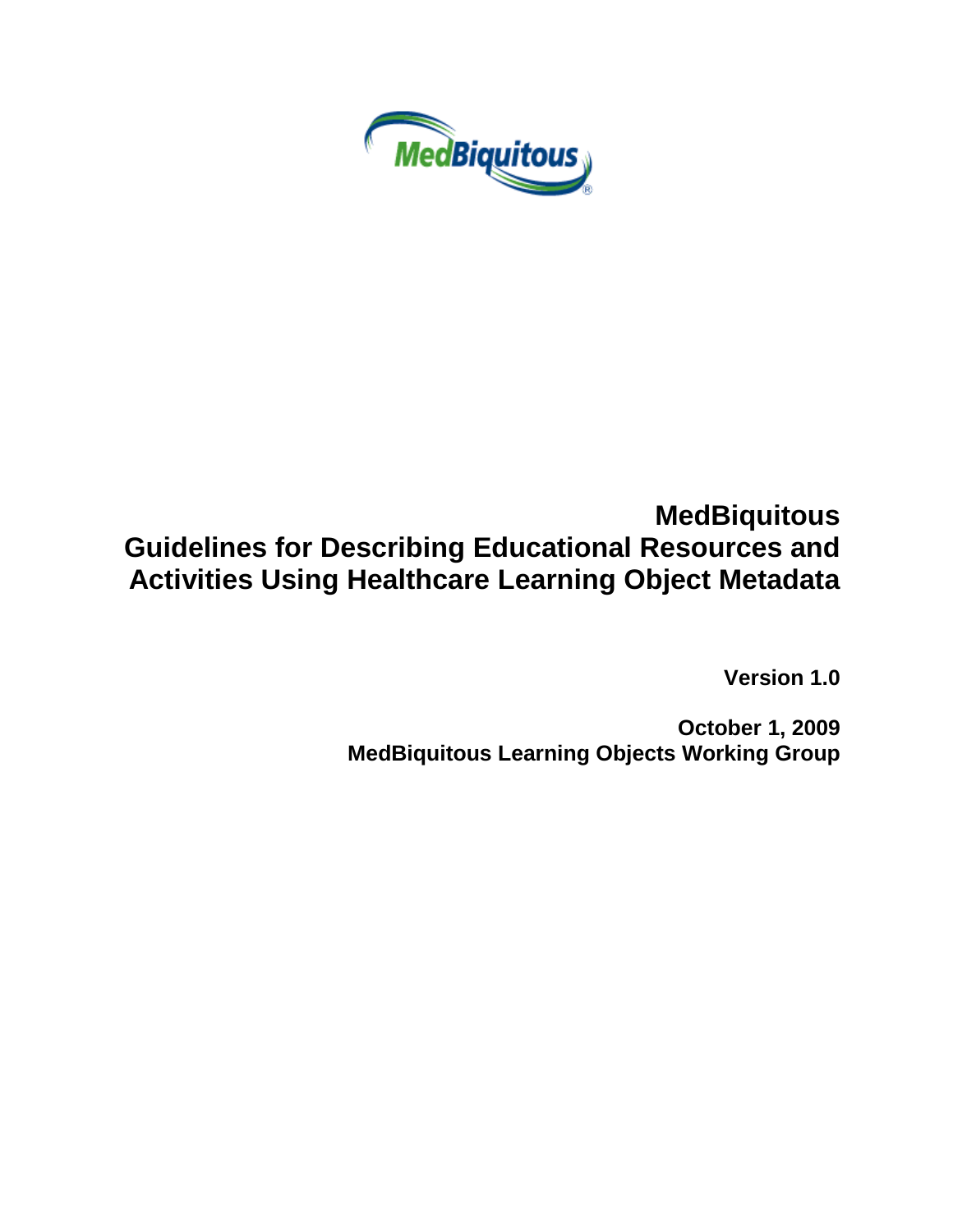| MedBiquitous                                                         | Version:             |
|----------------------------------------------------------------------|----------------------|
| Guidelines for Describing Educational Resources and Activities Using | Date: 1 October 2009 |
| Healthcare Learning Object Metadata                                  |                      |

## **Revision History**

| Date             | <b>Version</b> | <b>Description</b>                                                                                                                                                                                            | Author                                                                                      |
|------------------|----------------|---------------------------------------------------------------------------------------------------------------------------------------------------------------------------------------------------------------|---------------------------------------------------------------------------------------------|
| 7 September 2005 | 0.1            | Initial version                                                                                                                                                                                               | Valerie Smothers<br>valerie.smothers@medbiq.org                                             |
| 17 July 2006     | 0.2            | Modified to incorporate describing<br>learning activities                                                                                                                                                     | Valerie Smothers<br>valerie.smothers@medbiq.org                                             |
| 1 September 2006 | 0.3            | Added contact and location to<br>recommendations for live activities as<br>well as note regarding dates. Changed<br>recommendations for use of rights<br>element in both instructional content<br>and assets. | Valerie Smothers<br>valerie.smothers@medbiq.org<br>Shona Dippie<br>sdippie@lib.med.utah.edu |
| 10 May 2008      | 0.4            | Updated guidelines to reflect current<br>specification.                                                                                                                                                       | Valerie Smothers<br>valerie.smothers@medbiq.org                                             |
| 1 October 2009   | 1.0            | Corrected examples to include hx<br>prefix for keyword attributes.                                                                                                                                            | Valerie Smothers<br>Valerie.smothers@medbiq.org                                             |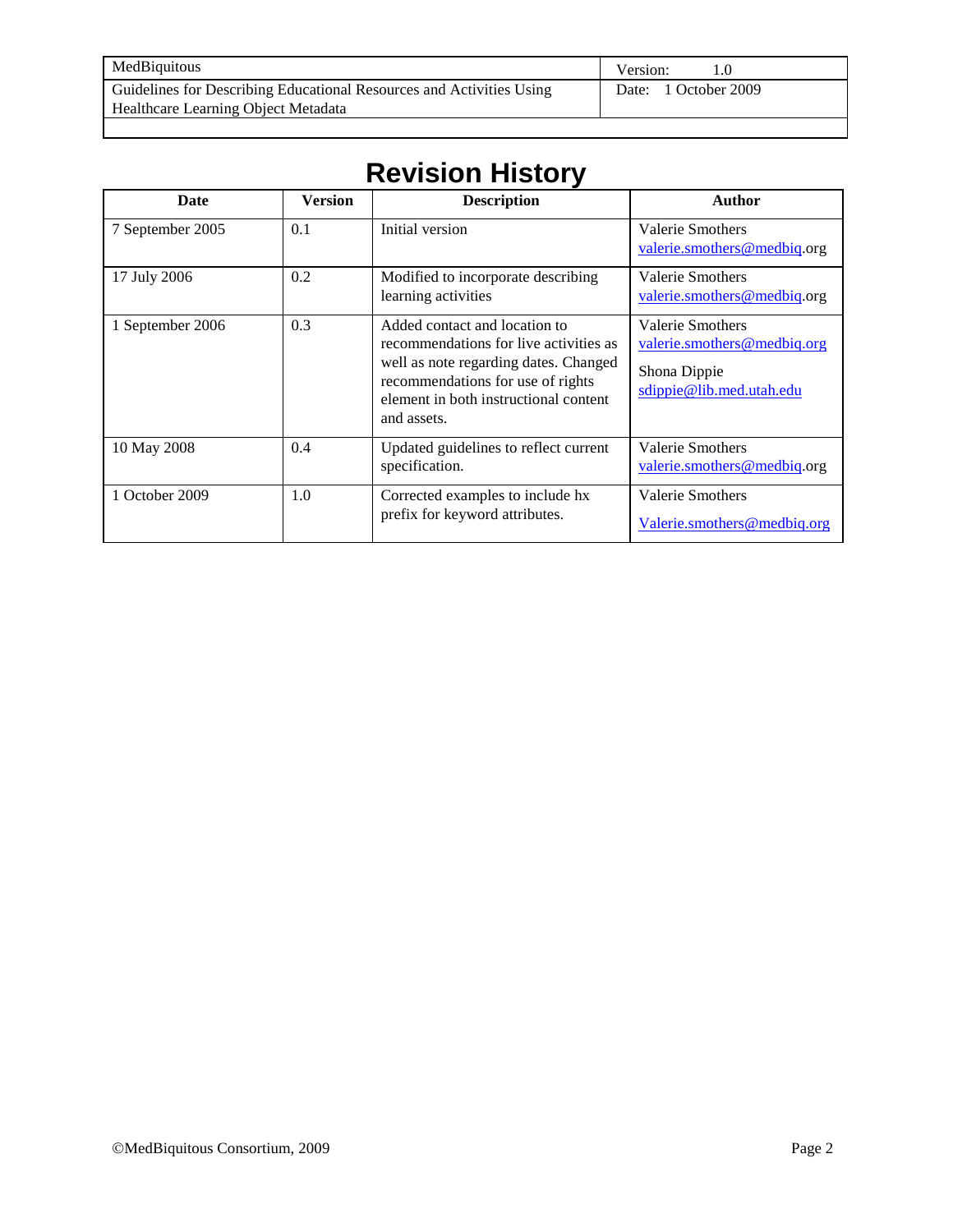| MedBiquitous                                                         | Version:             |
|----------------------------------------------------------------------|----------------------|
| Guidelines for Describing Educational Resources and Activities Using | Date: 1 October 2009 |
| Healthcare Learning Object Metadata                                  |                      |
|                                                                      |                      |

## **MedBiquitous Consortium XML Public License and Terms of Use**

MedBiquitous XML (including schemas, specifications, sample documents, Web services description files, and related items) is provided by the copyright holders under the following license. By obtaining, using, and or copying this work, you (the licensee) agree that you have read, understood, and will comply with the following terms and conditions.

The Consortium hereby grants a perpetual, non-exclusive, non-transferable, license to copy, use, display, perform, modify, make derivative works of, and develop the MedBiquitous XML for any use and without any fee or royalty, provided that you include the following on ALL copies of the MedBiquitous XML or portions thereof, including modifications, that you make.

- 1. Any pre-existing intellectual property disclaimers, notices, or terms and conditions. If none exist, the following notice should be used: "Copyright © [date of XML release] MedBiquitous Consortium. All Rights Reserved. http://www.medbiq.org"
- 2. Notice of any changes or modification to the MedBiquitous XML files.
- 3. Notice that any user is bound by the terms of this license and reference to the full text of this license in a location viewable to users of the redistributed or derivative work.

In the event that the licensee modifies any part of the MedBiquitous XML, it will not then represent to the public, through any act or omission, that the resulting modification is an official specification of the MedBiquitous Consortium unless and until such modification is officially adopted.

THE CONSORTIUM MAKES NO WARRANTIES OR REPRESENTATIONS, EXPRESS OR IMPLIED, WITH RESPECT TO ANY COMPUTER CODE, INCLUDING SCHEMAS, SPECIFICATIONS, SAMPLE DOCUMENTS, WEB SERVICES DESCRIPTION FILES, AND RELATED ITEMS. WITHOUT LIMITING THE FOREGOING, THE CONSORTIUM DISCLAIMS ANY IMPLIED WARRANTIES OF MERCHANTABILITY OR FITNESS FOR A PARTICULAR PURPOSE AND ANY WARRANTY, EXPRESS OR IMPLIED, AGAINST INFRINGEMENT BY THE MEDBIQUITOUS XML OF ANY THIRD PARTY PATENTS, TRADEMARKS, COPYRIGHTS OR OTHER RIGHTS. THE LICENSEE AGREES THAT ALL COMPUTER CODES OR RELATED ITEMS PROVIDED SHALL BE ACCEPTED BY LICENSEE "AS IS". THUS, THE ENTIRE RISK OF NON-PERFORMANCE OF THE MEDBIQUITOUS XML RESTS WITH THE LICENSEE WHO SHALL BEAR ALL COSTS OF ANY SERVICE, REPAIR OR CORRECTION.

IN NO EVENT SHALL THE CONSORTIUM OR ITS MEMBERS BE LIABLE TO THE LICENSEE OR ANY OTHER USER FOR DAMAGES OF ANY NATURE, INCLUDING, WITHOUT LIMITATION, ANY GENERAL, DIRECT, INDIRECT, INCIDENTAL, CONSEQUENTIAL, OR SPECIAL DAMAGES, INCLUDING LOST PROFITS, ARISING OUT OF ANY USE OF MEDBIQUITOUS XML.

LICENSEE SHALL INDEMNIFY THE CONSORTIUM AND EACH OF ITS MEMBERS FROM ANY LOSS, CLAIM, DAMAGE OR LIABILITY (INCLUDING, WITHOUT LIMITATION, PAYMENT OF ATTORNEYS' FEES AND COURT COSTS) ARISING OUT OF MODIFICATION OR USE OF THE MEDBIQUITOUS XML OR ANY RELATED CONTENT OR MATERIAL BY LICENSEE.

LICENSEE SHALL NOT OBTAIN OR ATTEMPT TO OBTAIN ANY PATENTS, COPYRIGHTS OR OTHER PROPRIETARY RIGHTS WITH RESPECT TO THE MEDBIQUITOUS XML.

THIS LICENSE SHALL TERMINATE AUTOMATICALLY IF LICENSEE VIOLATES ANY OF ITS TERMS AND CONDITIONS.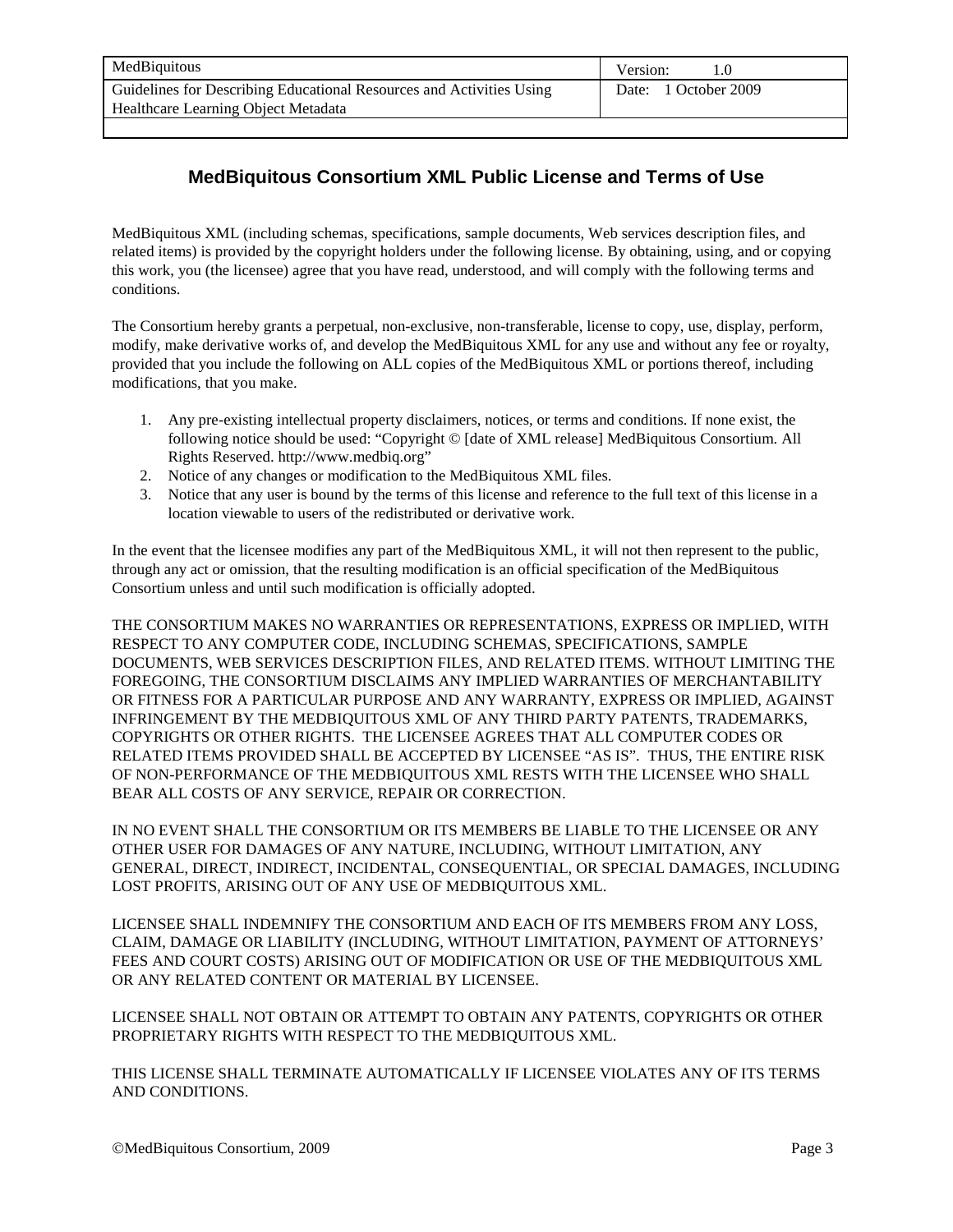| MedBiquitous                                                         | Version:             |
|----------------------------------------------------------------------|----------------------|
| Guidelines for Describing Educational Resources and Activities Using | Date: 1 October 2009 |
| Healthcare Learning Object Metadata                                  |                      |

# **Table of Contents**

|    |                  | MedBiquitous Consortium XML Public License and Terms of Use                  | 3  |
|----|------------------|------------------------------------------------------------------------------|----|
| 1. | Acknowledgements |                                                                              |    |
| 2. |                  | Introduction                                                                 | 6  |
| 3. |                  | Core Healthcare LOM Recommendations for Instructional Content and Activities | 7  |
| 4. |                  | Core Healthcare LOM Recommendations for Images and Assets                    | 10 |
| 5. |                  | <b>Special Requirements</b>                                                  | 13 |
|    | 5.1              | Additional Metadata for In-person Activities                                 | 13 |
|    | 5.2              | Metadata for Digital Resources                                               | 13 |
|    | 5.3              | Metadata for Patient and Caregiver Education                                 | 13 |
|    | 5.4              | Metadata for Undergraduate Professional Education Resources                  | 14 |
|    | 5.5              | Metadata for Graduate Professional Education Resources                       | 14 |
|    | 5.6              | Metadata for Continuing Professional Development Resources and Activities    | 15 |
|    | 5.7              | Tying Educational Resources to a Competency or Learning Outcomes Framework   | 17 |
| 6. |                  | References                                                                   | 18 |
| 7. |                  | Appendix: Sample Metadata                                                    | 18 |
|    | 7.1              | Sample Core Metadata for Instructional Content and Activities                | 18 |
|    | 7.2              | Sample Core Metadata for Images and Assets                                   | 21 |
|    | 7.3              | Sample Metadata for an In-person Activity                                    | 22 |
|    | 7.4              | Sample Metadata for Patient and Caregiver Education                          | 25 |
|    | 7.5              | Sample Metadata for Undergraduate Professional Resources                     | 27 |
|    | 7.6              | Sample Metadata for Graduate Professional Education Resources                | 29 |
|    | 7.7              | Sample Metadata for Continuing Professional Development Activities           | 31 |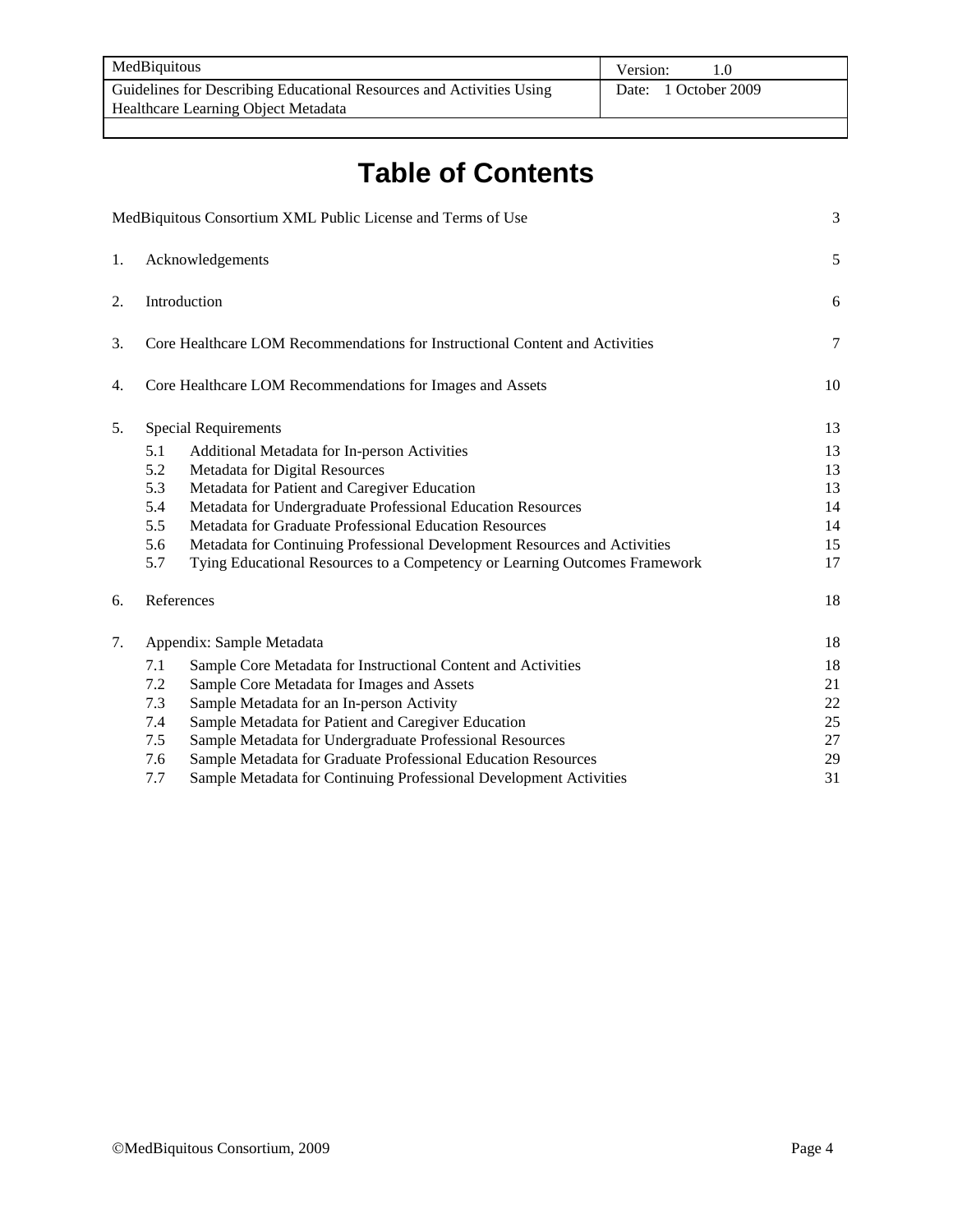## **Guidelines for Describing Educational Resources Using Healthcare Learning Object Metadata**

## **1. Acknowledgements**

These guidelines were created by the members of the MedBiquitous Learning Objects Working Group, including:

- Morgan Bantly, Chair; Veterans Administration
- Patricia Abbott, Ph.D., Johns Hopkins University
- Suzanne Armstrong, American Academy of Otolaryngology-Head and Neck Surgery
- Mary Carol Badat, Radiological Society of North America
- Trupti Bakrania, St. George's University of London
- Ravi Teja Bhupatiraju, MBBS, Oregon Health and Sciences University
- Gabrielle Campbell, Association of American Medical Colleges
- Chris Candler, M.D., Association of American Medical Colleges
- Antony Chan, American Academy of Pediatrics
- David Davies, Ph.D., IVIMEDS
- Nancy Davis, Ph.D., National Institute for Quality Improvement and Education
- Sharon Dennis, Ph.D., HEAL, University of Utah
- Nina Pasini Diebler, Carnegie Mellon University
- Shona Dippie, HEAL, University of Utah
- Rachel Ellaway, Ph.D., Northern Ontario School of Medicine
- Michael Fordis, MD, Baylor College of Medicine
- Nancy Gathany, Centers for Disease Control and Prevention
- Stu Gilman, M.D., Veterans Administration
- Peter Greene, M.D., MedBiquitous
- Raja Habib, St. George's University of London
- Gray Harriman, American Academy of Ophthalmology
- William Hersh, M.D., Oregon Health and Sciences University
- Lorena Hitchens, HighWire Press
- Jack Kues, Ph.D., University of Cininnati
- Julie Lambla, American Association of Critical-Care Nurses
- Tao Le, M.D., MedSn
- Joy Leffler, WE MOVE
- Greg Long, Accelera
- Ross Martin, MD, BearingPoint
- Jim Martino, Ph.D., Johns Hopkins University
- Tarun Mathur, Medsn
- Jackie Mayhew, American Heart Assoiciation
- Sandra McIntyre, HEAL, University of Utah
- Leigh McKinney, American Academy of Family Physicians
- John Meyer, Elsevier Science
- Sean McKenna, CTSNet
- Jennifer Ott, HealthStream
- Morgan Passiment, Association of American Medical Colleges
- Jody Poet, MedBiquitous
- Laurie Posey, M.Ed. , Association of Academic Health Centers
- Beth Powell, Centers for Disease Control
- Andrew Rabin, CE City
- Mike Rowan, LearnSomething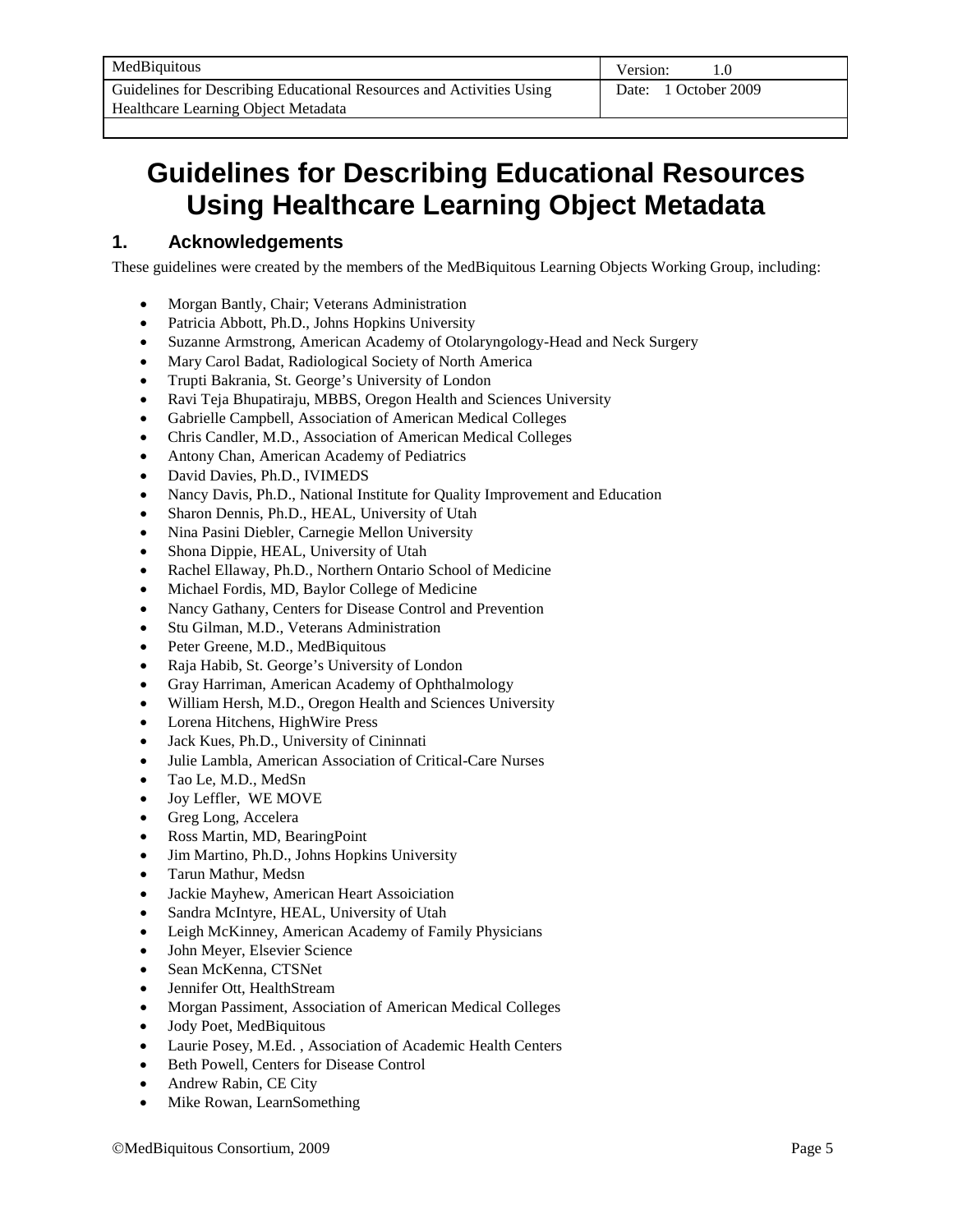| MedBiquitous                                                         | Version:             |
|----------------------------------------------------------------------|----------------------|
| Guidelines for Describing Educational Resources and Activities Using | Date: 1 October 2009 |
| Healthcare Learning Object Metadata                                  |                      |

- Chris Rueger, HealthStream
- Jorge Ruiz, M.D., University of Miami
- Maureen Doyle Scharff, Johnson & Johnson
- Amy Scott, Joint ADL Co-Lab
- Deborah Sher, Veterans Administration
- Damon Silver, HighWire Press
- Carl Singer, CECity
- Valerie Smothers, MedBiquitous
- Sebastian Uijdehaage, Ph.D., HEAL, University of California, Los Angeles
- Debbie Ung, Accelera
- David Ward, American Association of Critical-Care Nurses
- Charles Willis, American Medical Association
- Walter Wolyniec, Boehringer Ingelheim
- Andrea Young, Centers for Disease Control and Prevention

#### **2. Introduction**

The field of healthcare education – both for healthcare professionals and non-professionals – is evolving rapidly. Educators are increasingly using learning technologies to supplement more traditional forms of education and establishing multi-organization collaborations to support the costs of developing sophisticated e-learning resources. In addition, many educators are seeking to leverage existing educational content when possible to avoid duplicating previous effort, speed the development of new learning resources, and lower content development costs. The Web has also seen the explosion of healthcare education content for patients and caregivers. Many of these learners are unsure where to look for high-quality learning content.

In order for learners and educators to find relevant resources and activities that meet their needs, it's necessary to have a consistent mechanism of describing healthcare learning content and activities. The MedBiquitous Learning Objects Working Group has developed Healthcare Learning Objects Metadata (Healthcare LOM) to address this need. Healthcare LOM provides a consistent XML format for describing healthcare education resources and activities so that learners can find relevant educational resources or activities when they need it, even if those resources are spread across multiple organizations or systems.

Healthcare LOM is based on and is a profile of the Institute of Electrical and Electronics Engineers (IEEE) 1484.12.1–2002 Standard for Learning Object Metadata (LOM) and the Extensible Markup Language (XML) Schema Definition Language Binding for Learning Object Metadata (IEEE P1484.12.3-2005) developed by the IEEE Learning Technology Standards Committee. LOM does not address some of the special requirements for healthcare education, including disclosure of financial interests, implementation of medical taxonomies, and indication of continuing education credits. Healthcare LOM addresses these special requirements and others. Healthcare LOM extends the LOM standard and provides custom vocabularies for some metadata elements.

Many groups are developing multi-organization repositories of educational resources or catalogues of available educational activities. In order for these repositories and catalogues to work effectively both independently and with one another, a core set of metadata for healthcare learning is needed. This document recommends core metadata elements for specific educational contexts and provides guidance on what vocabularies or data to use within those recommended elements. In addition, this document provides guidance on using metadata to support other pedagogically important functions for healthcare education.

If you are developing SCORM conformant e-learning resources, please see the *SCORM for Healthcare Specifications* document. SCORM minimum requirements are greater than those provided in this document. The *SCORM for Healthcare Specifications* document provides recommendations on which additional metadata elements to use for SCORM conformant learning content.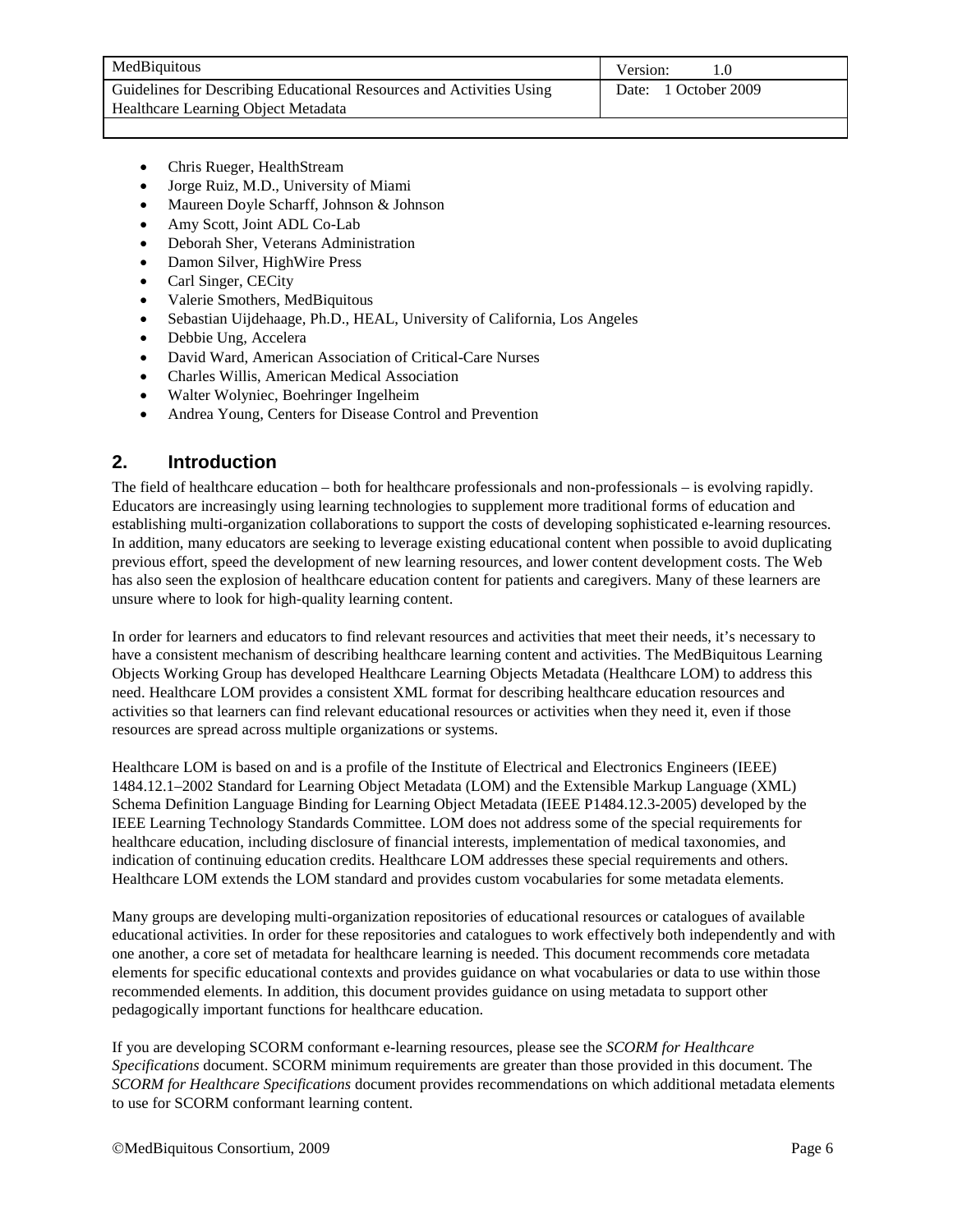| MedBiquitous                                                         | Version:             |
|----------------------------------------------------------------------|----------------------|
| Guidelines for Describing Educational Resources and Activities Using | Date: 1 October 2009 |
| Healthcare Learning Object Metadata                                  |                      |
|                                                                      |                      |

## **3. Core Healthcare LOM Recommendations for Instructional Content and Activities**

The following core Healthcare LOM elements are recommended for instructional resources related to undergraduate professional education, graduate professional education, and continuing professional development. Some of the recommended elements are container elements that have subelements that are recommended.

| No.          | <b>Element</b> | <b>Description</b>                                                                             | <b>Guidance</b>                                                                                                                                                                                                                                                                                                                                                                                                                                          |
|--------------|----------------|------------------------------------------------------------------------------------------------|----------------------------------------------------------------------------------------------------------------------------------------------------------------------------------------------------------------------------------------------------------------------------------------------------------------------------------------------------------------------------------------------------------------------------------------------------------|
|              | lom            | Container element                                                                              |                                                                                                                                                                                                                                                                                                                                                                                                                                                          |
| $\mathbf{1}$ | general        | Container element                                                                              |                                                                                                                                                                                                                                                                                                                                                                                                                                                          |
| 1.1          | identifier     | Container element                                                                              |                                                                                                                                                                                                                                                                                                                                                                                                                                                          |
| 1.1.1        | catalog        | The cataloguing scheme<br>for the unique identifier<br>for this learning<br>resource.          | The recommended value is URI unless your<br>organization uses Digital Object Identifiers (DOIs) or<br>other persistent unique identifiers. Use this element<br>with entry to indicate the unique identifier for the<br>learning resource.                                                                                                                                                                                                                |
| 1.1.2        | entry          | The unique identifier for<br>this learning resource.                                           | The recommended value is a URI unless your<br>organization uses Digital Object Identifiers (DOIs) or<br>other persistent unique identifiers.<br>Example:<br>http://www.aamc.org/lo/12345678                                                                                                                                                                                                                                                              |
| 1.2          | title          | The name of the learning<br>resource.                                                          |                                                                                                                                                                                                                                                                                                                                                                                                                                                          |
| 1.3          | language       | The human language<br>used by the learning<br>resource.                                        |                                                                                                                                                                                                                                                                                                                                                                                                                                                          |
| 1.4          | description    | A short description of<br>the learning resource.                                               |                                                                                                                                                                                                                                                                                                                                                                                                                                                          |
| 1.5          | keyword        | A word or phrase<br>describing the subject or<br>overall category of the<br>learning resource. | Using MeSH terms for keywords is recommended; if<br>the topic requires further description, UMLS,<br>SNOMED, or another medical vocabulary may be<br>used.<br>Use the Healthcare LOM source and id attributes for<br>keyword to specify the medical vocabulary and<br>unique concept/term identifier of the term.<br>For example:<br><keyword hx:id="D009203" hx:source="MeSH"><br/><string language="en"> myocardial infarction<br/></string></keyword> |
|              |                |                                                                                                |                                                                                                                                                                                                                                                                                                                                                                                                                                                          |
| 2            | lifecycle      | Container element                                                                              |                                                                                                                                                                                                                                                                                                                                                                                                                                                          |
| 2.3          | contribute     | Container element                                                                              |                                                                                                                                                                                                                                                                                                                                                                                                                                                          |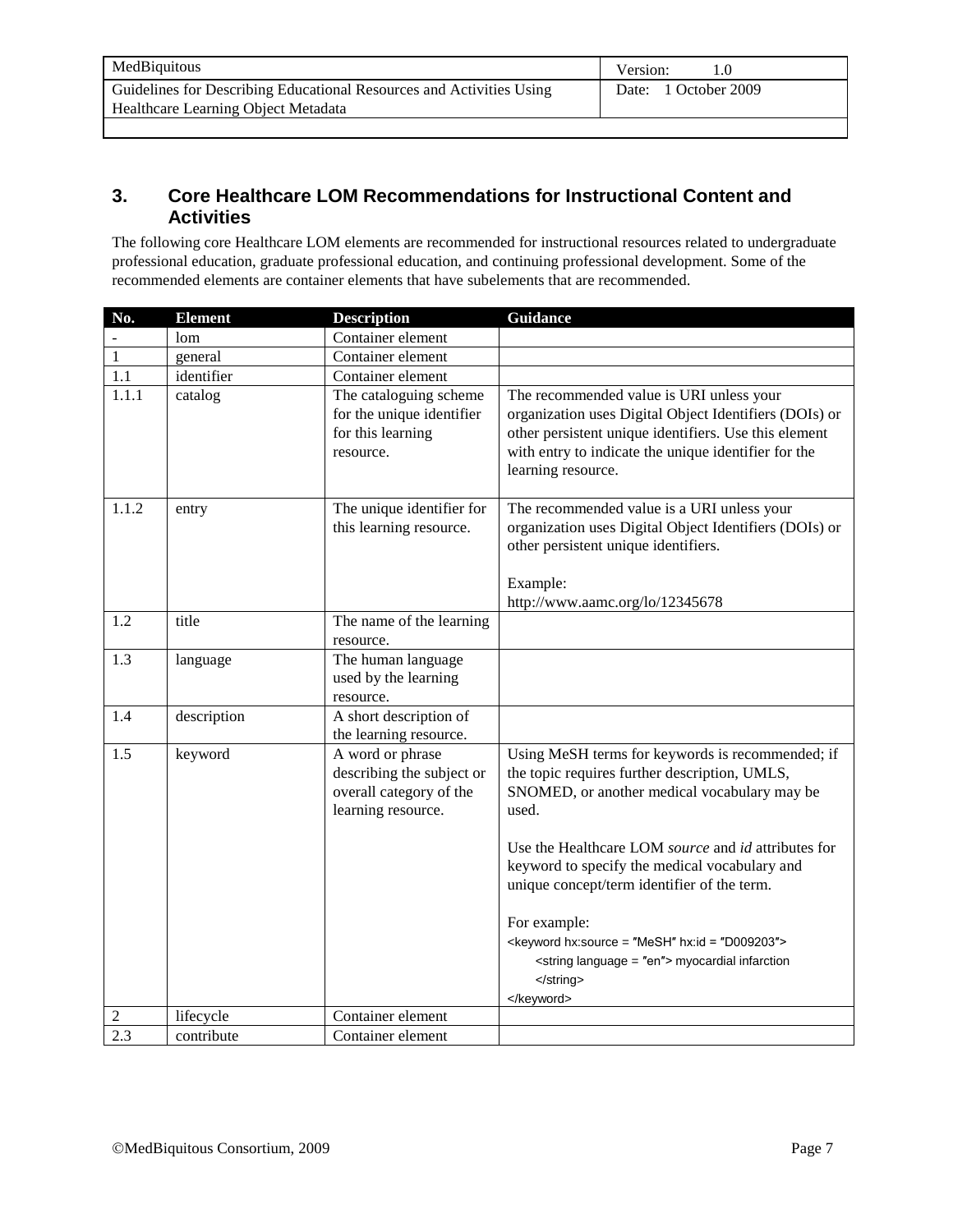| MedBiquitous                                                         | Version:             |
|----------------------------------------------------------------------|----------------------|
| Guidelines for Describing Educational Resources and Activities Using | Date: 1 October 2009 |
| Healthcare Learning Object Metadata                                  |                      |

| No.            | <b>Element</b>                      | <b>Description</b>                                                                                           | Guidance                                                                                                                                                                                                                                                                                                                        |
|----------------|-------------------------------------|--------------------------------------------------------------------------------------------------------------|---------------------------------------------------------------------------------------------------------------------------------------------------------------------------------------------------------------------------------------------------------------------------------------------------------------------------------|
| 2.3.1          | role                                | The role of an<br>organization or person<br>that has contributed to<br>the development of this<br>resource.  | Use this element with entity to list authors, publisher,<br>and reviewers for the resource. Recommended values<br>are author, publisher, or reviewer.                                                                                                                                                                           |
| 2.3.2          | entity                              | The entity or<br>organization that has<br>contributed to the<br>development of this<br>resource.             | Use this element with role to list authors, publisher,<br>and reviewers for the resource. Entity uses the vcard<br>format.<br>Example:<br><entity>BEGIN:VCARD\nFN:John DoeEND:VCARD</entity>                                                                                                                                    |
| 2.3.3          | date                                | The date associated with<br>the contribution.                                                                | When the role is publisher, this indicates the date of<br>publication. When the role is author, this indicates the<br>author completed authoring the resources. When the<br>role is reviewer, the date indicates the date of review.<br>Including a date of publication and authoring date is<br>recommended.                   |
| $\mathfrak{Z}$ | meta-metadata                       | Container element                                                                                            |                                                                                                                                                                                                                                                                                                                                 |
| 3.3            | metadata schema                     | Metadata schema<br>indicates the name and<br>version of the<br>specification used to<br>create the metadata. | All Healthcare LOM conforming documents must<br>indicate conformance with LOM and Healthcare<br>LOM. Use LOMv1.0 and HEALTHCARE_LOMv1.<br>Example:<br><metadataschema><br/>LOM<sub>v1.0</sub><br/></metadataschema><br><metadataschema><br/>HEALTHCARE_LOMv1<br/></metadataschema>                                              |
| $\sqrt{5}$     | educational                         | Container element                                                                                            |                                                                                                                                                                                                                                                                                                                                 |
| 5.6            | context                             | The principle learning<br>environment for which<br>this resource is intended.                                | Choose the appropriate context from one of the<br>following values: patient education, caregiver<br>education, primary education, secondary education,<br>vocational training, undergraduate education,<br>undergraduate professional education, graduate<br>professional education, or continuing professional<br>development. |
| 6              | rights                              | Container element                                                                                            |                                                                                                                                                                                                                                                                                                                                 |
| 6.2            | copyright and other<br>restrictions | This element indicates<br>whether or not copyright<br>restrictions exist.                                    | The value yes is recommended as a default unless the<br>resource is within the public domain. In that case, this<br>value should be no.                                                                                                                                                                                         |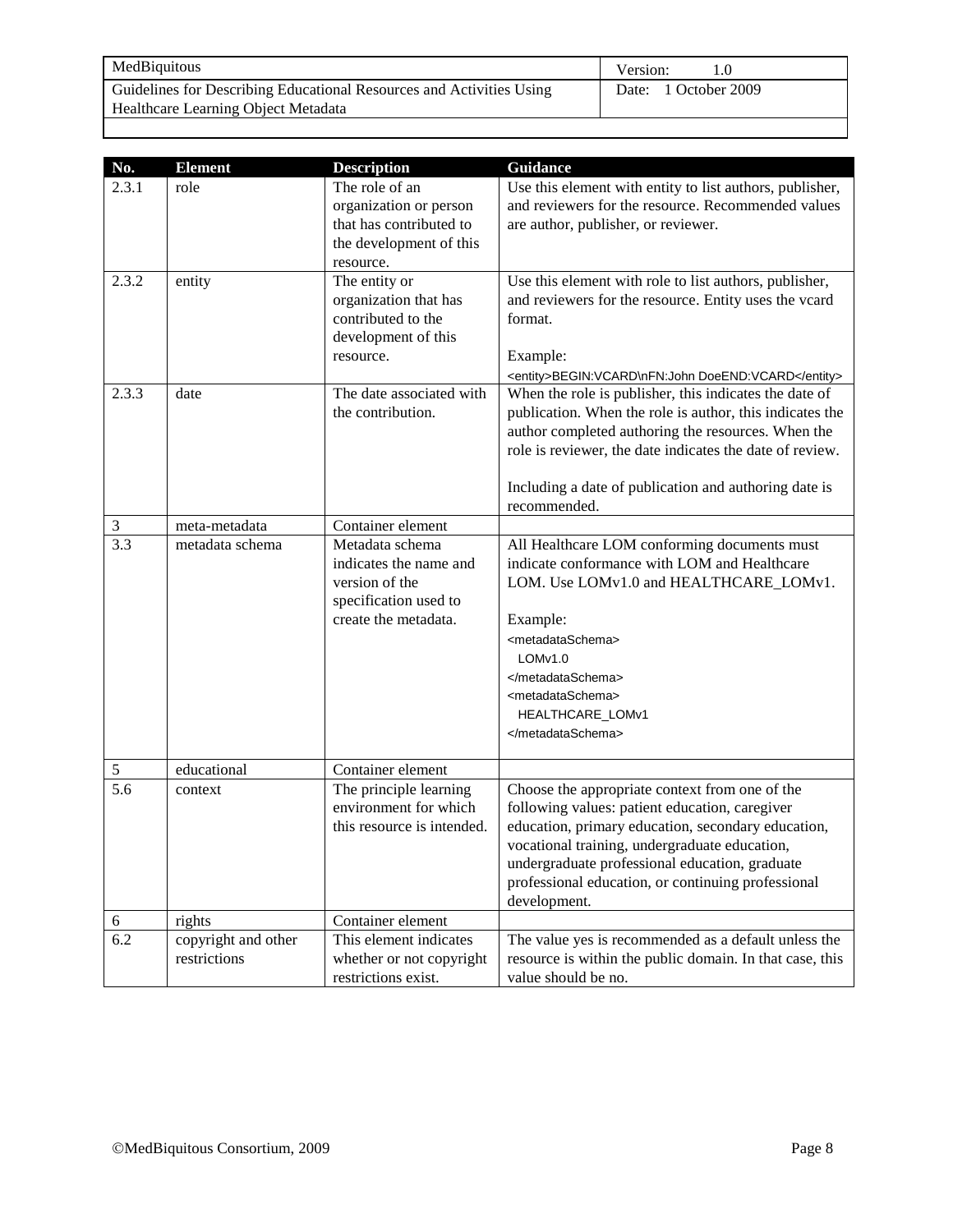| MedBiquitous                                                         | Version:             |
|----------------------------------------------------------------------|----------------------|
| Guidelines for Describing Educational Resources and Activities Using | Date: 1 October 2009 |
| Healthcare Learning Object Metadata                                  |                      |

| No. | <b>Element</b> | <b>Description</b>                                                                                                                                   | <b>Guidance</b>                                                                                                                                                                                                                                                                                                                                                                                                                                                     |
|-----|----------------|------------------------------------------------------------------------------------------------------------------------------------------------------|---------------------------------------------------------------------------------------------------------------------------------------------------------------------------------------------------------------------------------------------------------------------------------------------------------------------------------------------------------------------------------------------------------------------------------------------------------------------|
| 6.3 | description    | A description of any<br>copyright restrictions or                                                                                                    | Enter copyright information in this element.                                                                                                                                                                                                                                                                                                                                                                                                                        |
|     |                | additional information<br>related to copyright.<br>Inclusion of copyright<br>date and copyright<br>holder contact<br>information is<br>recommended.  | E.g., if your resource uses a Creative Commons<br>License, indicate which type of license and include a<br>link to more information. "This work is licensed<br>under a Creative Commons Attribution-<br>Noncommercial-ShareAlike License. Some Rights<br>Reserved. To view a copy of this license, visit:<br>http://creativecommons.org/licenses/by-nc-sa/2.0/."                                                                                                    |
|     |                |                                                                                                                                                      | E.g., a specific copyright date or range of dates may<br>be given here as "@2000-2005 Regents of the<br>University of California, the University of Utah, and<br>the University of Oklahoma. All rights reserved."                                                                                                                                                                                                                                                  |
|     |                |                                                                                                                                                      | E.g., contact information for the copyright holder of<br>the resource may be included as "U.S. and<br>international copyright laws protect this digital image.<br>Commercial use or distribution of the image is not<br>permitted without prior permission of the copyright<br>holder. Please contact the Spencer S. Eccles Health<br>Sciences Library Intellectual Property Division via e-<br>mail (rights@lib.med.utah.edu) for permission to use<br>the image." |
|     |                |                                                                                                                                                      | E.g., for resources in the public domain inclusion of<br>an explanation is recommended, such as "No<br>Restrictions. You are free to copy, distribute, display,<br>and perform this work, and derivative works based<br>upon it, without restriction or attribution, in any way<br>for any purpose" or<br>"http://creativecommons.org/licenses/publicdomain."                                                                                                       |
| 9   | classification | Container element                                                                                                                                    |                                                                                                                                                                                                                                                                                                                                                                                                                                                                     |
| 9.1 | purpose        | Defines the purpose of<br>classifying the learning<br>resource. For example,<br>resources may be<br>classified by educational<br>objective, learning | Use educational objective, learning outcome, or<br>competency to indicate the purpose of this learning<br>resource. The classification element may be repeated<br>to indicate multiple objectives, competencies, or<br>learning outcomes.                                                                                                                                                                                                                           |
|     |                | outcome, or competency.                                                                                                                              | Tying learning resources and activities to a<br>competency or learning outcome framework is highly<br>recommended for health professions education. See<br>section Tying Educational Resources to a<br>Competency Framework for more information.                                                                                                                                                                                                                   |
| 9.3 | description    | A description of the<br>learning resource or<br>activity relevant to the<br>stated classification<br>purpose.                                        | If the purpose of classifying the learning resource or<br>activity is to indicate an educational objective or<br>learning outcome that is not part of a formal list of<br>objectives or outcomes, indicate the objective or<br>outcome using this element.                                                                                                                                                                                                          |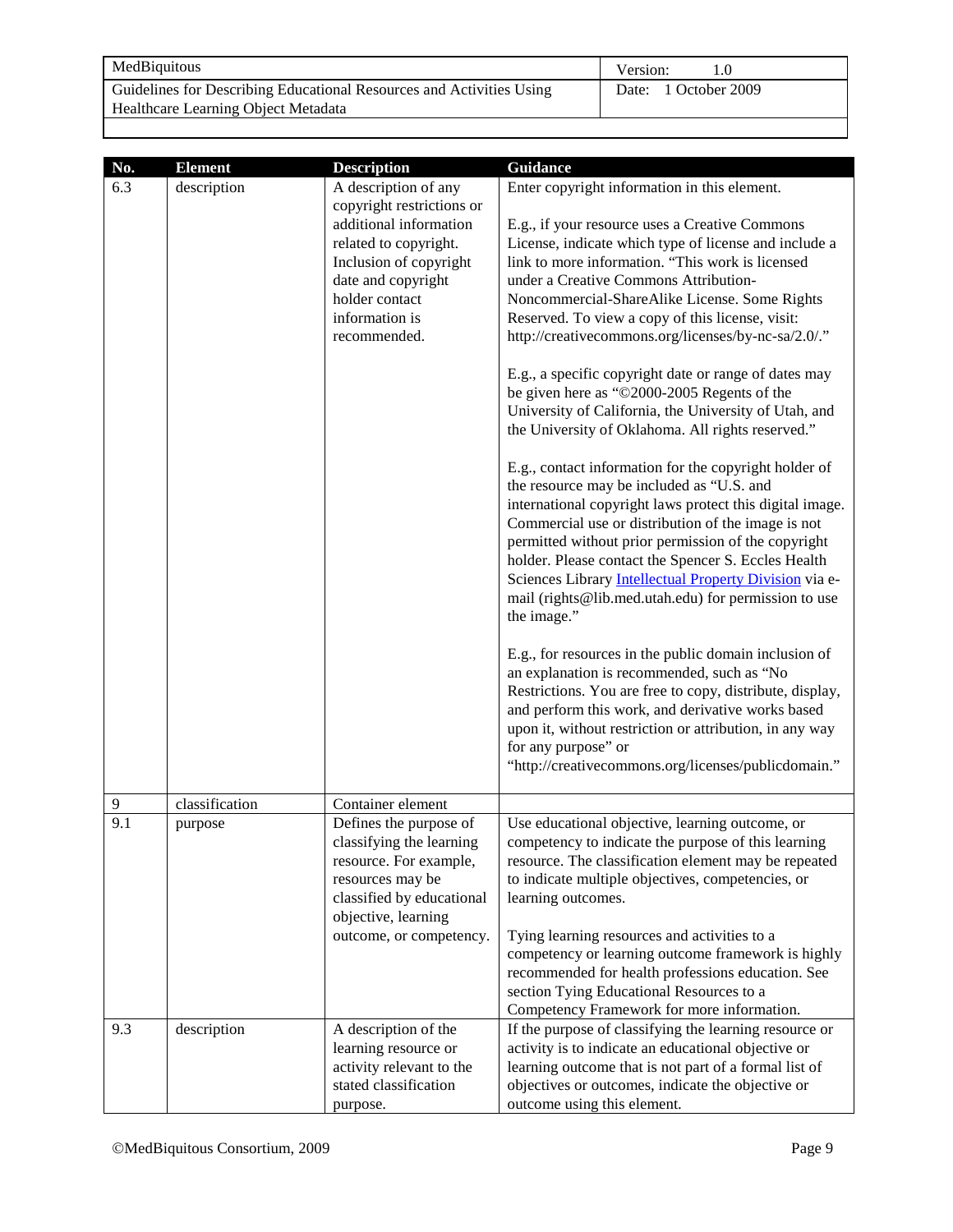| MedBiquitous                                                         | Version:             |
|----------------------------------------------------------------------|----------------------|
| Guidelines for Describing Educational Resources and Activities Using | Date: 1 October 2009 |
| Healthcare Learning Object Metadata                                  |                      |

| No.    | Element               | <b>Description</b>                                                                                             | <b>Guidance</b>                                                                                                                                                                      |
|--------|-----------------------|----------------------------------------------------------------------------------------------------------------|--------------------------------------------------------------------------------------------------------------------------------------------------------------------------------------|
| 10     | healthcareMetadata    | Container element                                                                                              |                                                                                                                                                                                      |
| 10.1   | healthcareEducation   | Container element                                                                                              |                                                                                                                                                                                      |
| 10.1.9 | participationModality | Defines the learner's<br>mode of participation,<br>dictated by the activity<br>medium. Valid values<br>include | If the resource being described is an online course<br>(self-directed or instructor led), CD-ROM, video, or<br>other resource requiring special technology, use<br>technology-based. |
|        |                       | conference/workshop,<br>technology based, on the<br>job, print.                                                | If the course uses multiple modalities or blended<br>learning, indicate each modality used. A course may<br>include a workshop and technology-based<br>components, for example.      |

## **4. Core Healthcare LOM Recommendations for Images and Assets**

The following core Healthcare LOM elements are recommended for images and other assets for healthcare education. Typically these assets can be used in many different educational contexts. Some of the recommended elements are container elements that have subelements that are recommended.

| No.   | <b>Element</b> | <b>Description</b>                                                                  | Guidance                                                                                                                                                                                                                                  |
|-------|----------------|-------------------------------------------------------------------------------------|-------------------------------------------------------------------------------------------------------------------------------------------------------------------------------------------------------------------------------------------|
|       | lom            | Container element                                                                   |                                                                                                                                                                                                                                           |
|       | general        | Container element                                                                   |                                                                                                                                                                                                                                           |
| 1.1   | identifier     | Container element                                                                   |                                                                                                                                                                                                                                           |
| 1.1.1 | catalog        | The cataloguing scheme.<br>for the unique identifier<br>for this learning resource. | The recommended value is URI unless your<br>organization uses Digital Object Identifiers (DOIs)<br>or other persistent unique identifiers. Use this<br>element with entry to indicate the unique identifier<br>for the learning resource. |
| 1.1.2 | entry          | The unique identifier for<br>this learning resource.                                | The recommended value is a URI unless your<br>organization uses Digital Object Identifiers (DOIs)<br>or other persistent unique identifiers.<br>Example:<br>http://www.aamc.org/lo/12345678                                               |
| 1.2   | title          | The name of the learning<br>resource.                                               |                                                                                                                                                                                                                                           |
| 1.4   | description    | A short description of the<br>learning resource.                                    |                                                                                                                                                                                                                                           |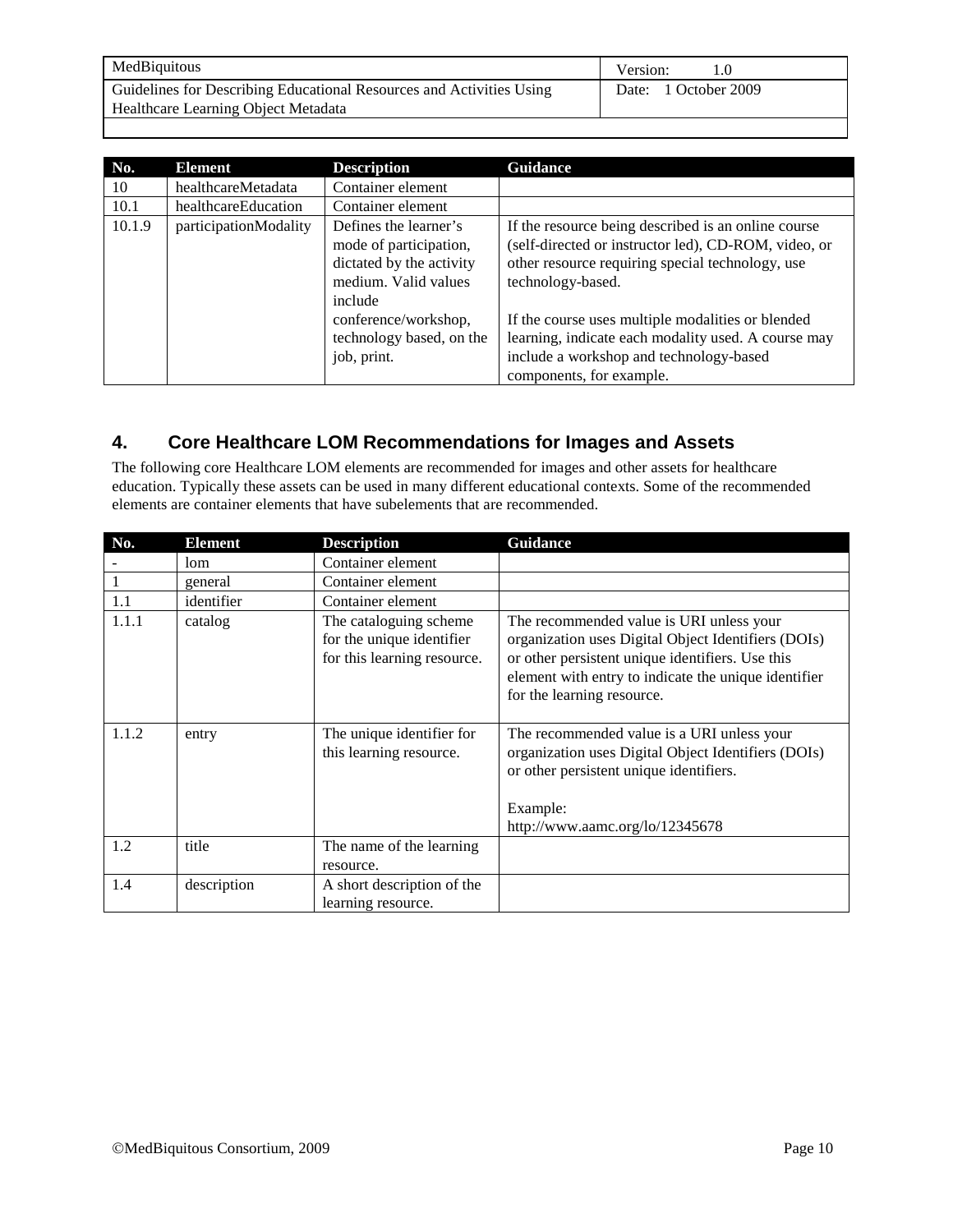| MedBiquitous                                                         | Version:             |
|----------------------------------------------------------------------|----------------------|
| Guidelines for Describing Educational Resources and Activities Using | Date: 1 October 2009 |
| Healthcare Learning Object Metadata                                  |                      |

| No.            | <b>Element</b>  | <b>Description</b>                                                                                          | <b>Guidance</b>                                                                                                                                                                                                                                                                                                                                                                                                                                                             |
|----------------|-----------------|-------------------------------------------------------------------------------------------------------------|-----------------------------------------------------------------------------------------------------------------------------------------------------------------------------------------------------------------------------------------------------------------------------------------------------------------------------------------------------------------------------------------------------------------------------------------------------------------------------|
| 1.5            | keyword         | A word or phrase<br>describing the subject or<br>overall category of the<br>learning resource.              | Using MeSH terms for keywords is recommended; if<br>the topic requires further description, UMLS,<br>SNOMED, or another medical vocabulary may be<br>used.<br>Use the Healthcare LOM <i>source</i> and <i>id</i> attributes for<br>keyword to specify the medical vocabulary and<br>unique concept/term identifier of the term.<br>For example:<br><keyword hx:id="D009203" hx:source="MeSH"><br/><string language="en"> myocardial infarction<br/></string><br/></keyword> |
| $\overline{c}$ | lifecycle       | Container element                                                                                           |                                                                                                                                                                                                                                                                                                                                                                                                                                                                             |
| 2.3            | contribute      | Container element                                                                                           |                                                                                                                                                                                                                                                                                                                                                                                                                                                                             |
| 2.3.1          | role            | The role of an<br>organization or person that<br>has contributed to the<br>development of this<br>resource. | Use this element with entity to list authors,<br>publisher, and reviewers for the resource.<br>Recommended values are author, publisher, or<br>reviewer.                                                                                                                                                                                                                                                                                                                    |
| 2.3.2          | entity          | The entity or organization<br>that has contributed to the<br>development of this<br>resource.               | Use this element with role to list authors, publisher,<br>and reviewers for the resource. Entity uses the vcard<br>format.<br>Example:<br><entity>BEGIN:VCARD\nFN:John<br/>DoeEND:VCARD</entity>                                                                                                                                                                                                                                                                            |
| 2.3.3          | date            | The date associated with<br>the contribution.                                                               | When the role is publisher, this indicates the date of<br>publication. When the role is author, this indicates<br>the author completed authoring the resources. When<br>the role is reviewer, the date indicates the date of<br>review.<br>Including a date of publication and authoring date is<br>recommended.                                                                                                                                                            |
| $\mathfrak{Z}$ | meta-metadata   | Container element                                                                                           |                                                                                                                                                                                                                                                                                                                                                                                                                                                                             |
| 3.3            | metadata schema | Metadata schema indicates<br>the name and version of<br>the specification used to<br>create the metadata.   | All Healthcare LOM conforming documents must<br>indicate conformance with LOM and Healthcare<br>LOM. Use LOMv1.0 and HEALTHCARE_LOMv1.<br>Example:<br><metadataschema><br/>LOMv1.0<br/></metadataschema><br><metadataschema><br/>HEALTHCARE_LOMv1<br/></metadataschema>                                                                                                                                                                                                     |
| 4              | technical       | Container element                                                                                           |                                                                                                                                                                                                                                                                                                                                                                                                                                                                             |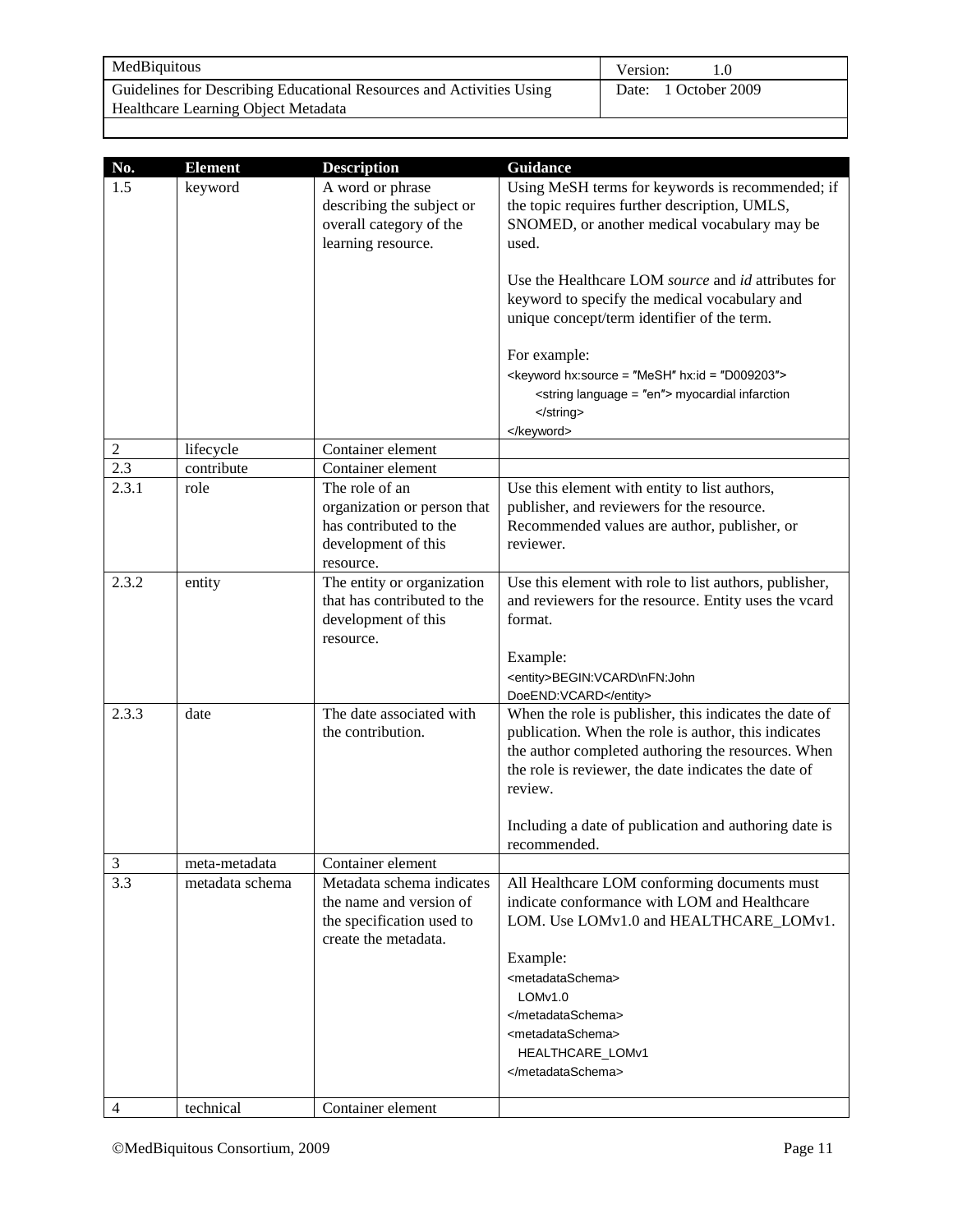| MedBiquitous                                                         | Version:             |
|----------------------------------------------------------------------|----------------------|
| Guidelines for Describing Educational Resources and Activities Using | Date: 1 October 2009 |
| Healthcare Learning Object Metadata                                  |                      |

| No. | <b>Element</b>     | <b>Description</b>          | <b>Guidance</b>                                                                                                                                                                                                                                                                                                                                                                                                                                                    |
|-----|--------------------|-----------------------------|--------------------------------------------------------------------------------------------------------------------------------------------------------------------------------------------------------------------------------------------------------------------------------------------------------------------------------------------------------------------------------------------------------------------------------------------------------------------|
| 4.3 | location           | The location (URL) of the   | Example:                                                                                                                                                                                                                                                                                                                                                                                                                                                           |
|     |                    | learning resource.          | http://www.aafp.org/diabetestreatment/                                                                                                                                                                                                                                                                                                                                                                                                                             |
| 5   | educational        | Container element           |                                                                                                                                                                                                                                                                                                                                                                                                                                                                    |
| 5.2 | learning resource  | Describes what type of      | Healthcare LOM adds to the LOM vocabulary for                                                                                                                                                                                                                                                                                                                                                                                                                      |
|     | type               | learning resource is being  | this element. See Healthcare Learning Object                                                                                                                                                                                                                                                                                                                                                                                                                       |
|     |                    | described.                  | Metadata Specifications Document for more                                                                                                                                                                                                                                                                                                                                                                                                                          |
|     |                    |                             | information.                                                                                                                                                                                                                                                                                                                                                                                                                                                       |
| 6   | rights             | Container element           |                                                                                                                                                                                                                                                                                                                                                                                                                                                                    |
| 6.2 | copyright and      | This element indicates      | The value yes is recommended as a default unless                                                                                                                                                                                                                                                                                                                                                                                                                   |
|     | other restrictions | whether or not copyright    | the resource is within the public domain. In that case,                                                                                                                                                                                                                                                                                                                                                                                                            |
|     |                    | restrictions exist.         | this value should be no.                                                                                                                                                                                                                                                                                                                                                                                                                                           |
| 6.3 | description        | A description of any        | Enter copyright information in this element.                                                                                                                                                                                                                                                                                                                                                                                                                       |
|     |                    | copyright restrictions or   |                                                                                                                                                                                                                                                                                                                                                                                                                                                                    |
|     |                    | additional information      | E.g., if your resource uses a Creative Commons                                                                                                                                                                                                                                                                                                                                                                                                                     |
|     |                    | related to copyright.       | License, indicate which type of license and include a                                                                                                                                                                                                                                                                                                                                                                                                              |
|     |                    | Inclusion of copyright date | link to more information. "This work is licensed                                                                                                                                                                                                                                                                                                                                                                                                                   |
|     |                    | and copyright holder        | under a Creative Commons Attribution-                                                                                                                                                                                                                                                                                                                                                                                                                              |
|     |                    | contact information is      | Noncommercial-ShareAlike License. Some Rights                                                                                                                                                                                                                                                                                                                                                                                                                      |
|     |                    | recommended.                | Reserved. To view a copy of this license, visit:                                                                                                                                                                                                                                                                                                                                                                                                                   |
|     |                    |                             | http://creativecommons.org/licenses/by-nc-sa/2.0/."                                                                                                                                                                                                                                                                                                                                                                                                                |
|     |                    |                             | E.g., a specific copyright date or range of dates may<br>be given here as "@2000-2005 Regents of the<br>University of California, the University of Utah, and<br>the University of Oklahoma. All rights reserved."                                                                                                                                                                                                                                                 |
|     |                    |                             | E.g., contact information for the copyright holder of<br>the resource may be included as "U.S. and<br>international copyright laws protect this digital<br>image. Commercial use or distribution of the image<br>is not permitted without prior permission of the<br>copyright holder. Please contact the Spencer S.<br>Eccles Health Sciences Library Intellectual Property<br>Division via e-mail (rights@lib.med.utah.edu) for<br>permission to use the image." |
|     |                    |                             | E.g., for resources in the public domain inclusion of<br>an explanation is recommended, such as "No<br>Restrictions. You are free to copy, distribute,<br>display, and perform this work, and derivative works<br>based upon it, without restriction or attribution, in<br>any way for any purpose" or<br>"http://creativecommons.org/licenses/publicdomain."                                                                                                      |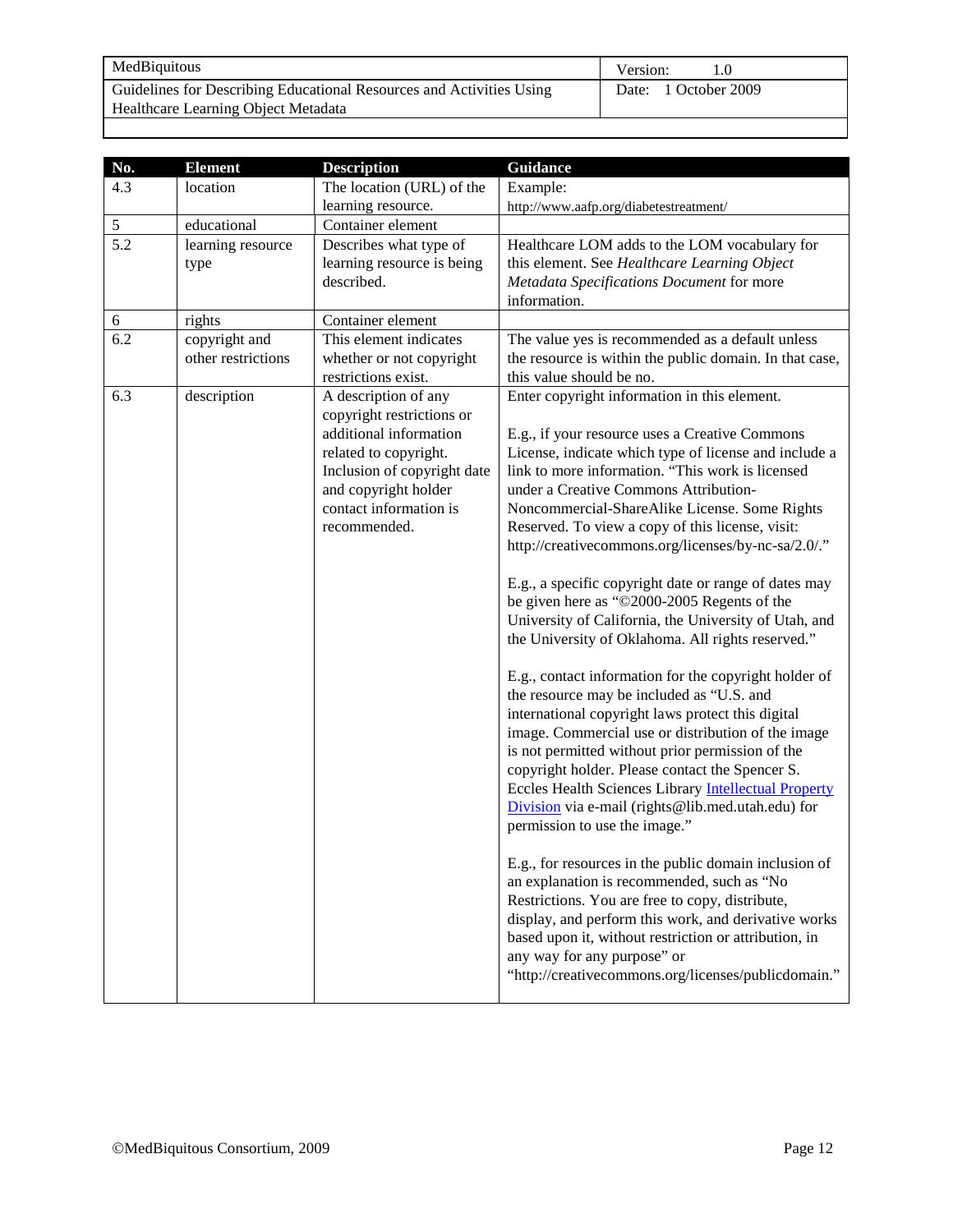| MedBiquitous                                                                                                | Version:             |
|-------------------------------------------------------------------------------------------------------------|----------------------|
| Guidelines for Describing Educational Resources and Activities Using<br>Healthcare Learning Object Metadata | Date: 1 October 2009 |

### **5. Special Requirements**

#### **5.1 Additional Metadata for In-person Activities**

The following recommendations supplement the Core Healthcare LOM recommendations for face to face activities that may be catalogued.

| No.      | <b>Element</b>         | <b>Description</b>                   | <b>Guidance</b>                   |
|----------|------------------------|--------------------------------------|-----------------------------------|
| 10.1.5   | activityLocation       | Container element                    | Indicate the city, state, and     |
|          |                        |                                      | country if this catalogue will be |
|          |                        |                                      | accessed internationally.         |
|          |                        |                                      | Additional address, room, and     |
|          |                        |                                      | building information may be       |
|          |                        |                                      | added in the appropriate elements |
|          |                        |                                      | if necessary.                     |
| 10.1.5.4 | City                   | The city where the activity occurs.  |                                   |
| 10.1.5.5 | <b>StateOrProvince</b> | The state or province where the      |                                   |
|          |                        | activity occurs.                     |                                   |
| 10.1.5.9 | Country                | The country where the activity       |                                   |
|          |                        | occurs.                              |                                   |
| 10.1.6   | startDateTime          | The data and time the activity       |                                   |
|          |                        | begins.                              |                                   |
| 10.1.7   | endDateTime            | The date and time the activity ends. |                                   |
| 10.1.18  | contact                | The person or organization that      | Indicate the name, email address, |
|          |                        | serves as the main point of contact  | and telephone number for the      |
|          |                        | for questions about the activity.    | person that will answer questions |
|          |                        |                                      | regarding the in person activity. |

#### **5.2 Metadata for Digital Resources**

The following recommendations supplement the Core Healthcare LOM recommendations for digital resources and activities that may be catalogued.

| No. | <b>Element</b> | <b>Description</b>                 | <b>Guidance</b>                       |
|-----|----------------|------------------------------------|---------------------------------------|
|     | technical      | Container element                  |                                       |
| 4.3 | location       | The location (URL) of the learning | Example:                              |
|     |                | resource.                          | http://www.aafp.org/diabetestreatment |

#### **5.3 Metadata for Patient and Caregiver Education**

The following recommendations supplement the Core Healthcare LOM recommendations for patient and caregiver education.

| No.  | <b>Element</b>       | <b>Description</b>                   | <b>Guidance</b>                    |
|------|----------------------|--------------------------------------|------------------------------------|
| 5.6  | context              | The principle learning environment   | Use patient education or caregiver |
|      |                      | for which this resource is intended. | education as the value for this    |
|      |                      |                                      | element.                           |
|      | healthcare metadata  | Container element                    |                                    |
| 10.1 | healthcare education | Container element                    |                                    |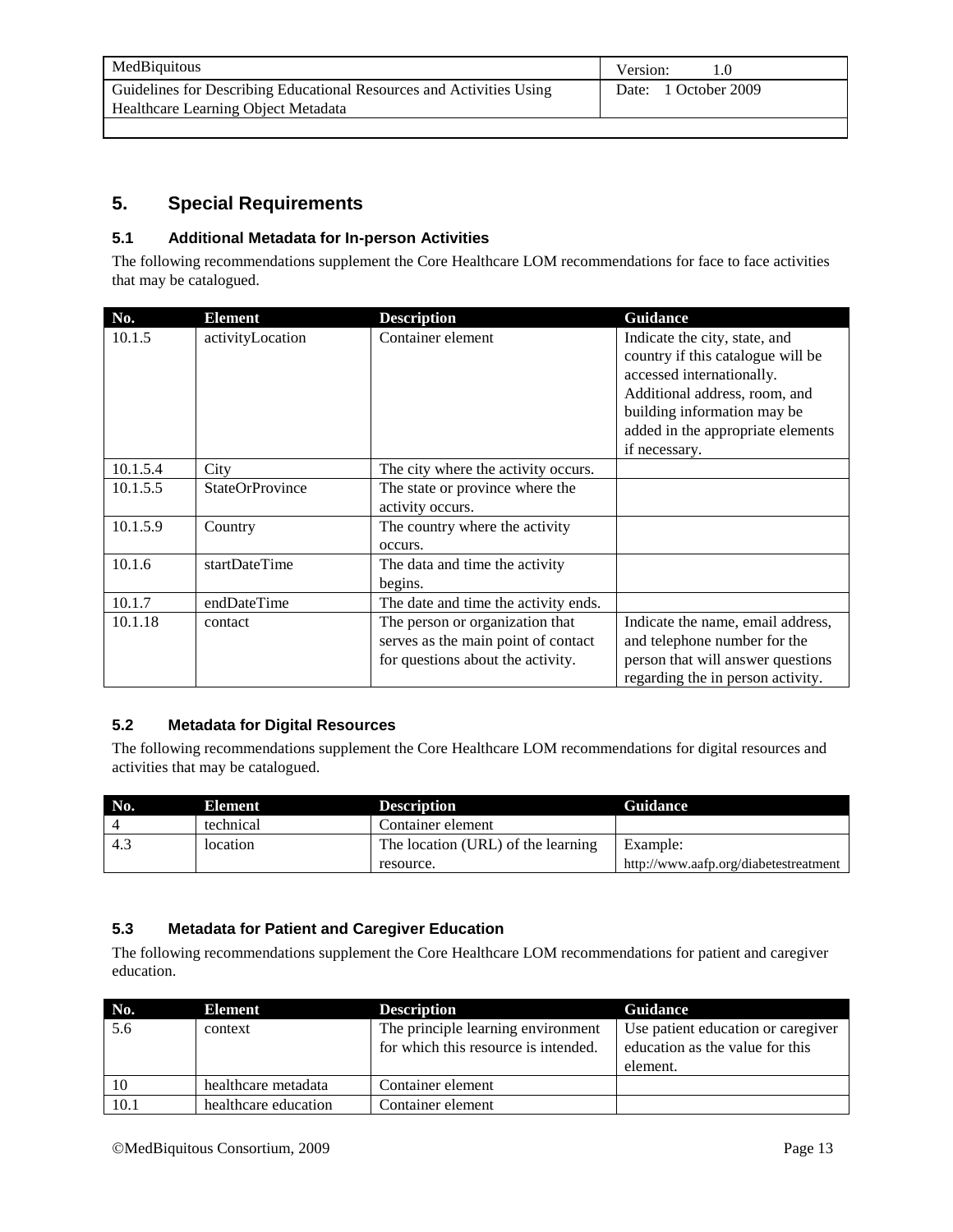| MedBiquitous                                                         | Version:             |
|----------------------------------------------------------------------|----------------------|
| Guidelines for Describing Educational Resources and Activities Using | Date: 1 October 2009 |
| <b>Healthcare Learning Object Metadata</b>                           |                      |

| No.      | Element           | <b>Description</b>                  | <b>Guidance</b>                     |
|----------|-------------------|-------------------------------------|-------------------------------------|
| 10.1.4   | target audience   | Container element                   |                                     |
| 10.1.4.1 | audience category | The intended audience for the       | Use general, patient, or caregiver  |
|          |                   | learning resource.                  | depending on the audience for the   |
|          |                   |                                     | learning resource.                  |
| 10.1.4.4 | reading level     | The primary/secondary school grade  | Recommended values are: grade       |
|          |                   | reflecting the reading level of the | 1, grade 2, grade 3, grade 4, grade |
|          |                   | target audience.                    | 5, grade 6, grade 7, grade 8, grade |
|          |                   |                                     | 9, grade 10, grade 11, grade 12,    |
|          |                   |                                     | above grade 12.                     |

#### **5.4 Metadata for Undergraduate Professional Education Resources**

The following recommendations supplement the Core Healthcare LOM recommendations for undergraduate professional education in medicine, nursing, pharmacy, and other health professions.

| No.         | <b>Element</b> | <b>Description</b>                   | <b>Guidance</b>                 |
|-------------|----------------|--------------------------------------|---------------------------------|
| 5.6         | context        | The principle learning environment   | Use undergraduate professional  |
|             |                | for which this resource is intended. | education as the value for this |
|             |                |                                      | element.                        |
| $\mathbf Q$ | classification | Container element                    | See section Tying Educational   |
|             |                |                                      | Resources to a Competency       |
|             |                |                                      | Framework for information on    |
|             |                |                                      | tying learning resources to a   |
|             |                |                                      | framework of competencies or    |
|             |                |                                      | learning outcomes.              |

#### **5.5 Metadata for Graduate Professional Education Resources**

The following recommendations supplement the Core Healthcare LOM recommendations for graduate professional education in medicine, nursing, pharmacy, and other health professions.

| No.      | <b>Element</b>       | <b>Description</b>                   | <b>Guidance</b>                    |
|----------|----------------------|--------------------------------------|------------------------------------|
| 5.6      | context              | The principle learning environment   | Use graduate professional          |
|          |                      | for which this resource is intended. | education as the value for this    |
|          |                      |                                      | element.                           |
| 9        | classification       | Container element                    | See section Tying Educational      |
|          |                      |                                      | Resources to a Competency          |
|          |                      |                                      | Framework for information on       |
|          |                      |                                      | tying learning resources to a      |
|          |                      |                                      | framework of competencies or       |
|          |                      |                                      | learning outcomes.                 |
| 10       | healthcare metadata  | Container element                    |                                    |
| 10.1     | healthcare education | Container element                    |                                    |
| 10.1.4   | target audience      | Container element                    |                                    |
| 10.1.4.2 | profession           | The health profession for which this | See the list of health professions |
|          |                      | learning resource is intended.       | in Healthcare LOM Specifications   |
|          |                      |                                      | Document, Appendix 2: Health       |
|          |                      |                                      | Professions and Specialties. A     |
|          |                      |                                      | value from this list is            |
|          |                      |                                      | recommended.                       |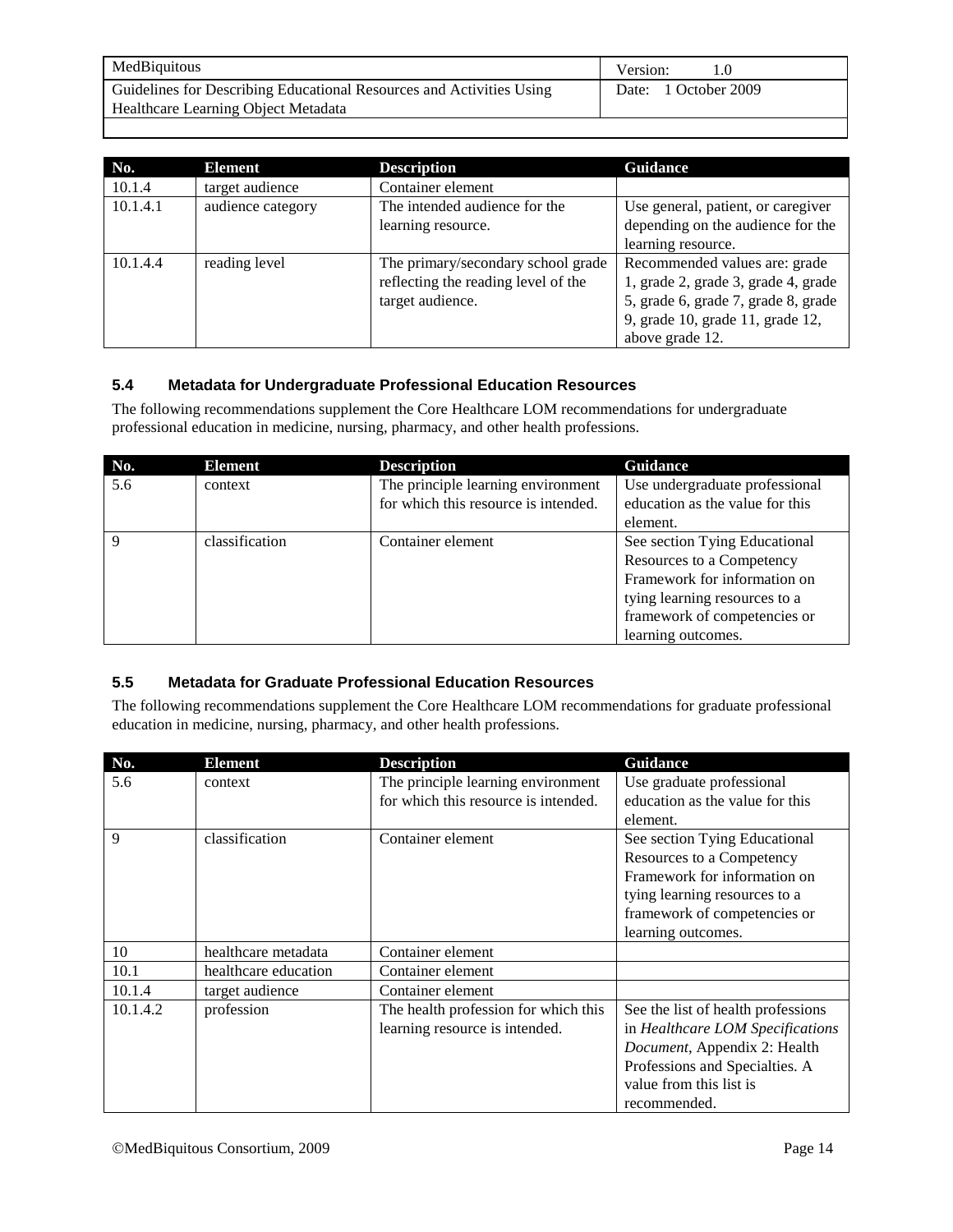| MedBiquitous                                                         | Version:             |
|----------------------------------------------------------------------|----------------------|
| Guidelines for Describing Educational Resources and Activities Using | Date: 1 October 2009 |
| Healthcare Learning Object Metadata                                  |                      |

| No.      | Element   | <b>Description</b>                 | <b>Guidance</b>                      |
|----------|-----------|------------------------------------|--------------------------------------|
| 10.1.4.3 | specialty | The healthcare specialty within a  | See the list of specialties in       |
|          |           | profession for which this learning | <b>Healthcare LOM Specifications</b> |
|          |           | resource is intended.              | Document, Appendix 2: Health         |
|          |           |                                    | Professions and Specialties. A       |
|          |           |                                    | value from this list is              |
|          |           |                                    | recommended.                         |

#### **5.6 Metadata for Continuing Professional Development Resources and Activities**

The following recommendations supplement the Core Healthcare LOM recommendations for continuing professional development in medicine, nursing, pharmacy, and other health professions.

| No.      | <b>Element</b>       | <b>Description</b>                                                                                                                                                                  | <b>Guidance</b>                                                                                                                                                                                                                               |
|----------|----------------------|-------------------------------------------------------------------------------------------------------------------------------------------------------------------------------------|-----------------------------------------------------------------------------------------------------------------------------------------------------------------------------------------------------------------------------------------------|
| 5.6      | context              | The principle learning environment<br>for which this resource is intended.                                                                                                          | Use continuing professional<br>development as the value for this<br>element.                                                                                                                                                                  |
| 9        | classification       | Container element                                                                                                                                                                   | See section Tying Educational<br>Resources to a Competency<br>Framework for information on<br>tying learning resources to a<br>framework of competencies or<br>learning outcomes.                                                             |
| 10       | healthcare metadata  | Container element                                                                                                                                                                   |                                                                                                                                                                                                                                               |
| 10.1     | healthcare education | Container element                                                                                                                                                                   |                                                                                                                                                                                                                                               |
| 10.1.1   | expiration date      | The date after which the activity or<br>resource is no longer valid.                                                                                                                |                                                                                                                                                                                                                                               |
| 10.1.3   | credits              | Container element                                                                                                                                                                   | Repeat the credits element if there<br>are multiple types of CE credit<br>that may be awarded for this<br>activity.                                                                                                                           |
| 10.1.3.1 | accrediting body     | The organization that sets the<br>quality standards for continuing<br>education and is the source of the<br>accreditation process for the<br>provider of this educational activity. | Recommended values for<br>accreditingBody include:<br>ACCME, AACN, ACPE, ANCC,<br>AANA, AANP, AAPA, CCME,<br>ASHA, AAA, FCLB PACE,<br>AGD PACE, CDR, CECBEMS,<br>AOTA, COPE, APA, ARRT<br>RCEEM. AARC, ACSM, BOC,<br>EBAC, RCPath, and IACET. |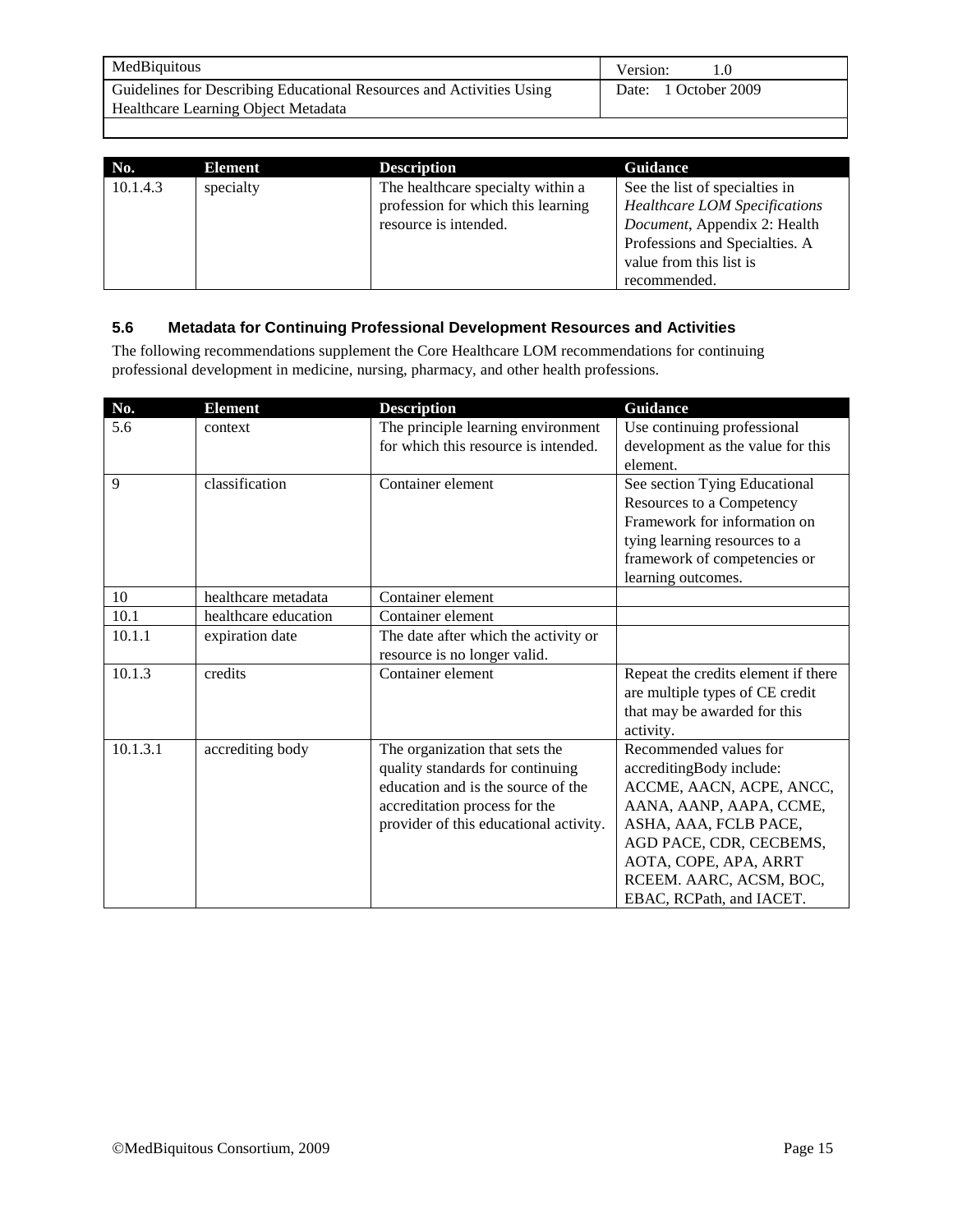| MedBiquitous                                                         | Version:             |
|----------------------------------------------------------------------|----------------------|
| Guidelines for Describing Educational Resources and Activities Using | Date: 1 October 2009 |
| Healthcare Learning Object Metadata                                  |                      |

| No.       | <b>Element</b>         | <b>Description</b>                    | <b>Guidance</b>                      |
|-----------|------------------------|---------------------------------------|--------------------------------------|
| 10.1.3.2  | activity certification | Identifies the category of credit     |                                      |
|           |                        | awarded for the activity by the       |                                      |
|           |                        | accredited medical education          |                                      |
|           |                        | organization. Recommended values      |                                      |
|           |                        | are: AAFP Prescribed, AAFP            |                                      |
|           |                        | Elective, AAP, AAP Prep, ACEP,        |                                      |
|           |                        | ACOG, AMA PRA Category 1,             |                                      |
|           |                        | AMA PRA Category 2, AOA, APA          |                                      |
|           |                        | Category 1, CECBEMS First             |                                      |
|           |                        | Responder, CECBEMS Basic,             |                                      |
|           |                        | <b>CECBEMS Advanced, CECBEMS</b>      |                                      |
|           |                        | Operational, CECBEMS Educator,        |                                      |
|           |                        | CECBEMS Administrator, CPHQ,          |                                      |
|           |                        | <b>EBAC CE Credit Hours, NCHEC</b>    |                                      |
|           |                        | Category 1, NCHEC Category 2,         |                                      |
|           |                        | Synergy CERPS A, Synergy              |                                      |
|           |                        | CERPS B, Synergy CERPS C,             |                                      |
|           |                        | RCP.                                  |                                      |
| 10.1.3.3  | credit type            | Indicates which type of credit is     |                                      |
|           |                        | awarded for this educational          |                                      |
|           |                        | activity. Valid values are CME, CE,   |                                      |
|           |                        | CNE, CPE, and CHES, CPD.              |                                      |
| 10.1.3.4  | credit unit            | Indicates the unit of credit for this |                                      |
|           |                        | credit definition. Valid values are   |                                      |
|           |                        | CECH, CEH, CEU, Cognate,              |                                      |
|           |                        | Contact Hour, Credit, Hour, Unit,     |                                      |
|           |                        | Credit Hour, and Point.               |                                      |
| 10.1.3.10 | number of credits      | numberOfCredits identifies the        |                                      |
|           |                        | number of continuing education        |                                      |
|           |                        | credits associated with this learning |                                      |
| 10.1.4    | target audience        | activity.<br>Container element        |                                      |
| 10.1.4.2  | profession             | The health profession for which this  | See the list of health professions   |
|           |                        | learning resource is intended.        | in Healthcare LOM Specifications     |
|           |                        |                                       | Document, Appendix 2: Health         |
|           |                        |                                       | Professions and Specialties. A       |
|           |                        |                                       | value from this list is              |
|           |                        |                                       | recommended.                         |
| 10.1.4.3  | specialty              | The healthcare specialty within a     | See the list of specialties in       |
|           |                        | profession for which this learning    | <b>Healthcare LOM Specifications</b> |
|           |                        | resource is intended.                 | Document, Appendix 2: Health         |
|           |                        |                                       | Professions and Specialties. A       |
|           |                        |                                       | value from this list is              |
|           |                        |                                       | recommended.                         |
| 10.1.12   | off label use          | Indicates whether or not the          |                                      |
|           |                        | resource references off label drug    |                                      |
|           |                        | use.                                  |                                      |
| 10.1.13   | off label description  | Describes any off label drug use      | Only use this element if the off     |
|           |                        | referenced.                           | label use element has a value of     |
|           |                        |                                       | yes.                                 |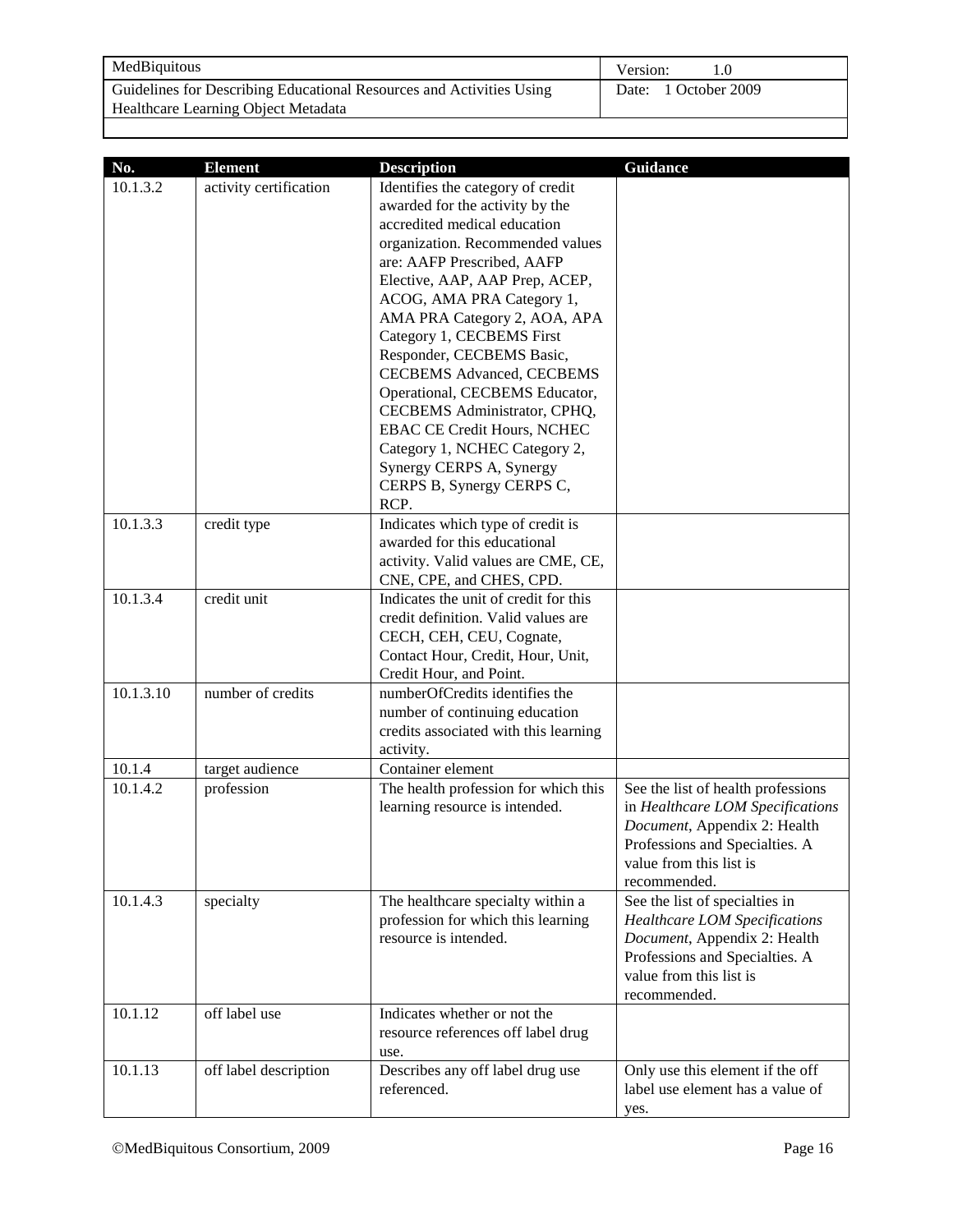| MedBiquitous                                                         | Version:             |
|----------------------------------------------------------------------|----------------------|
| Guidelines for Describing Educational Resources and Activities Using | Date: 1 October 2009 |
| Healthcare Learning Object Metadata                                  |                      |

| No.     | <b>Element</b>                                | <b>Description</b>                                                                                                                                                                                                                                                  | <b>Guidance</b>                                                                                |
|---------|-----------------------------------------------|---------------------------------------------------------------------------------------------------------------------------------------------------------------------------------------------------------------------------------------------------------------------|------------------------------------------------------------------------------------------------|
| 10.1.14 | commercial support                            | Indicates the existence of any<br>commercial support.                                                                                                                                                                                                               |                                                                                                |
| 10.1.15 | commercial support<br>acknowledgement         | Describes the commercial support<br>provided.                                                                                                                                                                                                                       | Only use this element if the<br>commercial support element has a<br>value of yes.              |
| 10.1.16 | relevant financial<br>relationship            | Indicates the existence of any<br>relevant financial interest or other<br>relationship of a faculty member or<br>other person in a position to<br>influence the activity content with<br>the manufacturer of any commercial<br>product referenced in this activity. |                                                                                                |
| 10.1.17 | relevant financial<br>relationship disclosure | Describes any relevant financial<br>interest or other relationship of a<br>faculty member or other person in a<br>position to influence the activity<br>content with the manufacturer of<br>any commercial product referenced<br>in this activity.                  | Only use this element if the<br>relevant financial relationship<br>element has a value of yes. |

#### **5.7 Tying Educational Resources to a Competency or Learning Outcomes Framework**

Many organizations are developing formal descriptions of the competencies necessary for healthcare professionals and the learning outcomes expected of learners. These outcomes and competencies may serve as a framework for healthcare education to better integrate educational resources with other parts of the health professions curriculum, including self assessment, and to ensure that an educational program is effectively teaching to required competencies or outcomes. Specifically, many educators are leveraging the Accreditation Council for Graduate Medical Education's (ACGME) list of competencies and the Scottish Doctor list of learning outcomes.

The recommendations below supplement the Core Healthcare LOM recommendations for Instructional Content to better tie educational content to a framework of competencies or learning outcomes using metadata. Other mechanisms of typing content to competencies are also being researched.

| No.   | <b>Element</b> | <b>Description</b>                 | <b>Guidance</b>                       |
|-------|----------------|------------------------------------|---------------------------------------|
| 9     | classification | Container element                  |                                       |
| 9.1   | purpose        | Defines the purpose of             | Use learning outcome or competency to |
|       |                | classifying the learning resource. | indicate the purpose of this learning |
|       |                |                                    | resource. The classification element  |
|       |                |                                    | may be repeated to indicate multiple  |
|       |                |                                    | competencies or learning outcomes.    |
| 9.2   | taxon path     | Container element. This indicates  |                                       |
|       |                | a hierarchical set of terms within |                                       |
|       |                | the classification system.         |                                       |
| 9.2.1 | source         | The name of the classification     | For learning resources, indicate the  |
|       |                | system.                            | name of the competency or learning    |
|       |                |                                    | outcomes set. For example, ACGME      |
|       |                |                                    | Core Competencies or The Scottish     |
|       |                |                                    | Doctor.                               |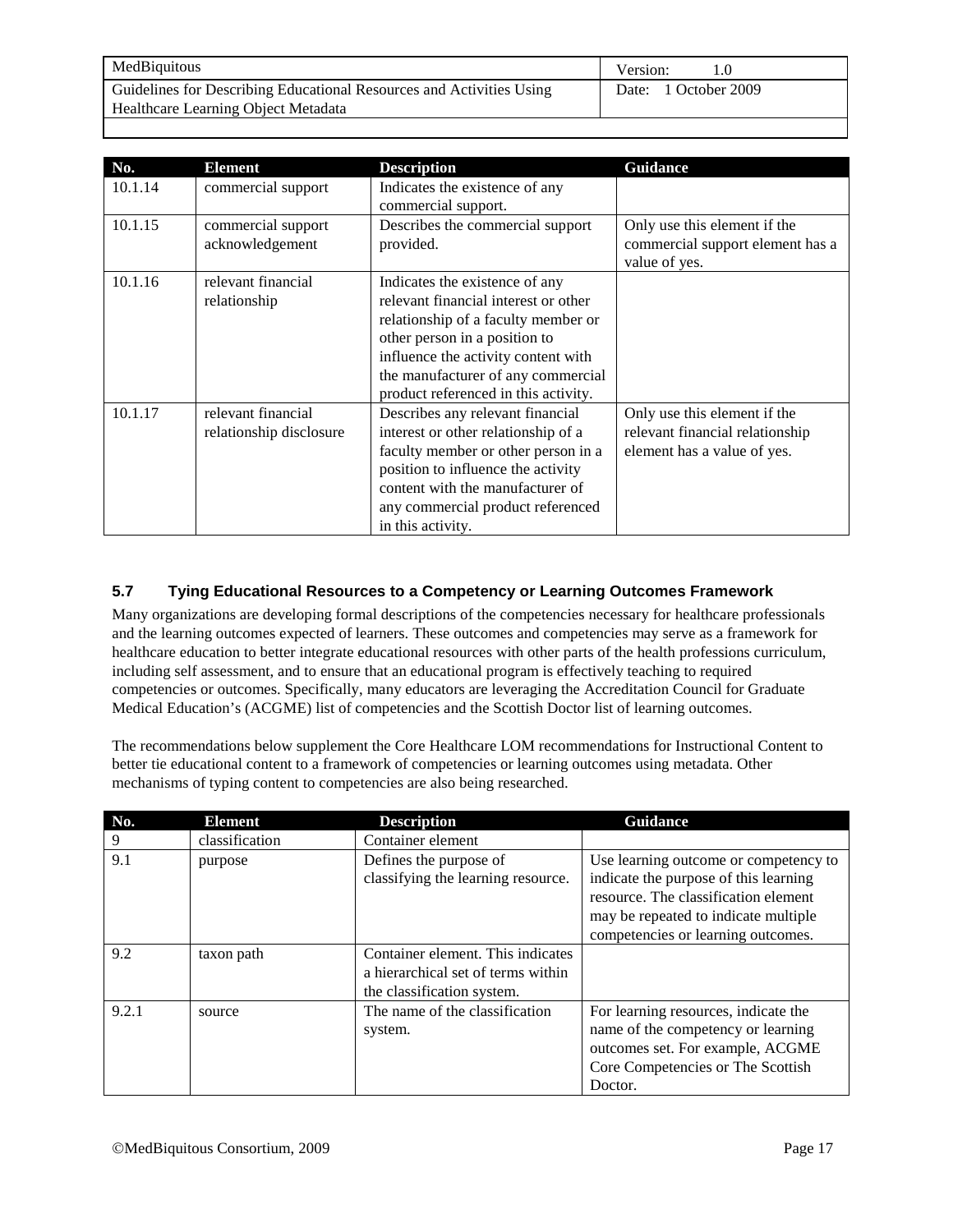| MedBiquitous                                                         | Version:             |
|----------------------------------------------------------------------|----------------------|
| Guidelines for Describing Educational Resources and Activities Using | Date: 1 October 2009 |
| Healthcare Learning Object Metadata                                  |                      |

| No.   | <b>Element</b> | <b>Description</b>                                                                                      | Guidance                                                                                                                                                                                                                             |
|-------|----------------|---------------------------------------------------------------------------------------------------------|--------------------------------------------------------------------------------------------------------------------------------------------------------------------------------------------------------------------------------------|
| 9.2.2 | taxon          | A particular term within the<br>taxonomy.                                                               | Indicate the competency or learning<br>outcome in the taxon. For ACGME<br>competencies, this might be<br>professionalism. For The Scottish<br>Doctor learning outcomes, this might<br>be health promotion and disease<br>prevention. |
|       |                |                                                                                                         | Multiple taxons may be indicated to<br>show a hierarchy of learning outcomes<br>or competencies.                                                                                                                                     |
|       |                |                                                                                                         | If multiple competency/learning<br>outcome paths must be identified (such<br>as clinical skills and professionalism),<br>repeat the classification element. Each                                                                     |
|       |                |                                                                                                         | instance of the classification element<br>should describe one<br>competency/learning outcome path.                                                                                                                                   |
| 9.3   | description    | A description of the learning<br>resource or activity relevant to<br>the stated classification purpose. | Do not use the description element if<br>you are tying educational resources to a<br>formal competency framework.                                                                                                                    |

#### **6. References**

Healthcare Learning Object Metadata Specifications and Descriptions Document, April 14, 2006. Available at: [http://medbiq.org/working\\_groups/learning\\_objects/HealthcareLOMSpecification.pdf](http://medbiq.org/working_groups/learning_objects/HealthcareLOMSpecification.pdf)

Institute of Electrical and Electronics Engineers (IEEE) XML Binding for Learning Object Metadata , standard 1484.12.3,<http://ieeeltsc.org/wg12LOM/1484.12.3/>

#### **7. Appendix: Sample Metadata**

#### **7.1 Sample Core Metadata for Instructional Content and Activities**

```
<?xml version="1.0" encoding="UTF-8"?>
<lom xmlns="http://ltsc.ieee.org/xsd/LOM"
xmlns:xsi="http://www.w3.org/2001/XMLSchema-instance"
xmlns:hx="http://ns.medbiq.org/lom/extend/v1/"
xsi:schemaLocation="http://ltsc.ieee.org/xsd/LOM healthcarelom.xsd">
   <general>
      <identifier>
         <catalog>URL</catalog>
         <entry>http://www.atsdr.cdc.gov/HEC/CSEM/arsenic/index.html</entry>
      </identifier>
      <title>
```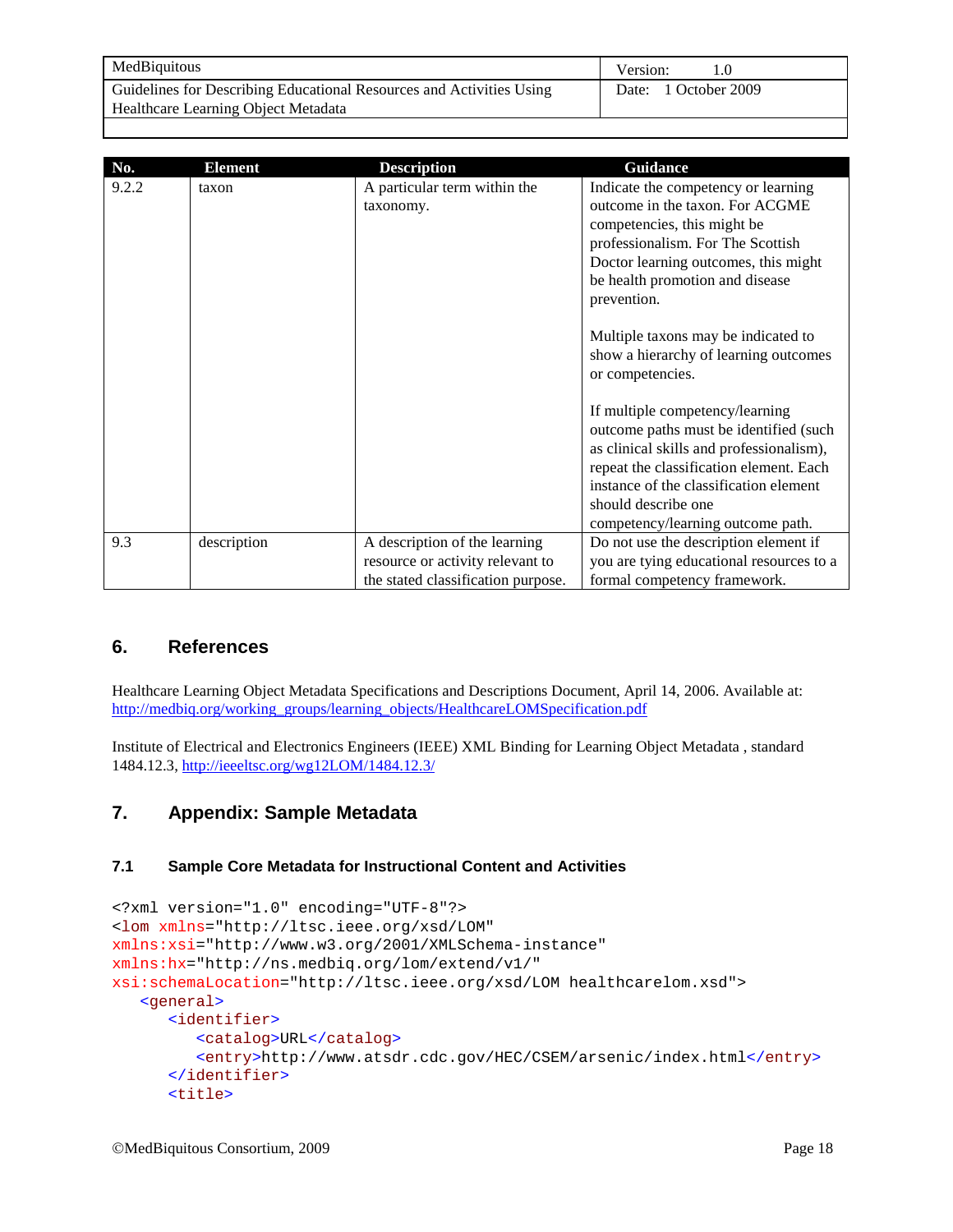| MedBiquitous                                                         | Version:             |
|----------------------------------------------------------------------|----------------------|
| Guidelines for Describing Educational Resources and Activities Using | Date: 1 October 2009 |
| Healthcare Learning Object Metadata                                  |                      |

```
<string language="en">Arsenic Toxicity</string>
      </title>
      <language>en</language>
      <description>
         <string language="en">Provides a general introduction to arsenic 
toxicity in the environment.</string>
      </description>
      <keyword hx:source="MeSH" hx:id="D001151">
         <string language="en">arsenic</string>
      </keyword>
      <keyword hx:source="MeSH" hx:id="D019550">
         <string language="en">environmental medicine</string>
      </keyword>
   </general>
   <lifeCycle>
      <contribute>
         <role>
            <source>LOMv1.0</source>
            <value>author</value>
         </role>
         <entity>BEGIN:VCARD\nFN:John DoeEND:VCARD</entity>
         <date>
            <dateTime>2005-10-15</dateTime>
         </date>
      </contribute>
      <contribute>
         <role>
            <source>LOMv1.0</source>
            <value>publisher</value>
         </role>
         <entity>BEGIN:VCARD\nFN:Centers for Disease Control and
PreventionEND:VCARD</entity>
         <date>
            <dateTime>2005-10-30</dateTime>
         </date>
      </contribute>
   </lifeCycle>
   <metaMetadata>
      <metadataSchema>LOMv1.0</metadataSchema>
      <metadataSchema>SCORM_CAM_v1.3</metadataSchema>
      <metadataSchema>HEALTHCARE_LOMv1</metadataSchema>
   </metaMetadata>
   <technical>
   <location>http://www.atsdr.cdc.gov/HEC/CSEM/arsenic/index.html</location>
   </technical>
   <educational>
      <context>
         <source>HEALTHCARE_LOMv1</source>
         <value>continuing professional development</value>
      </context>
   </educational>
```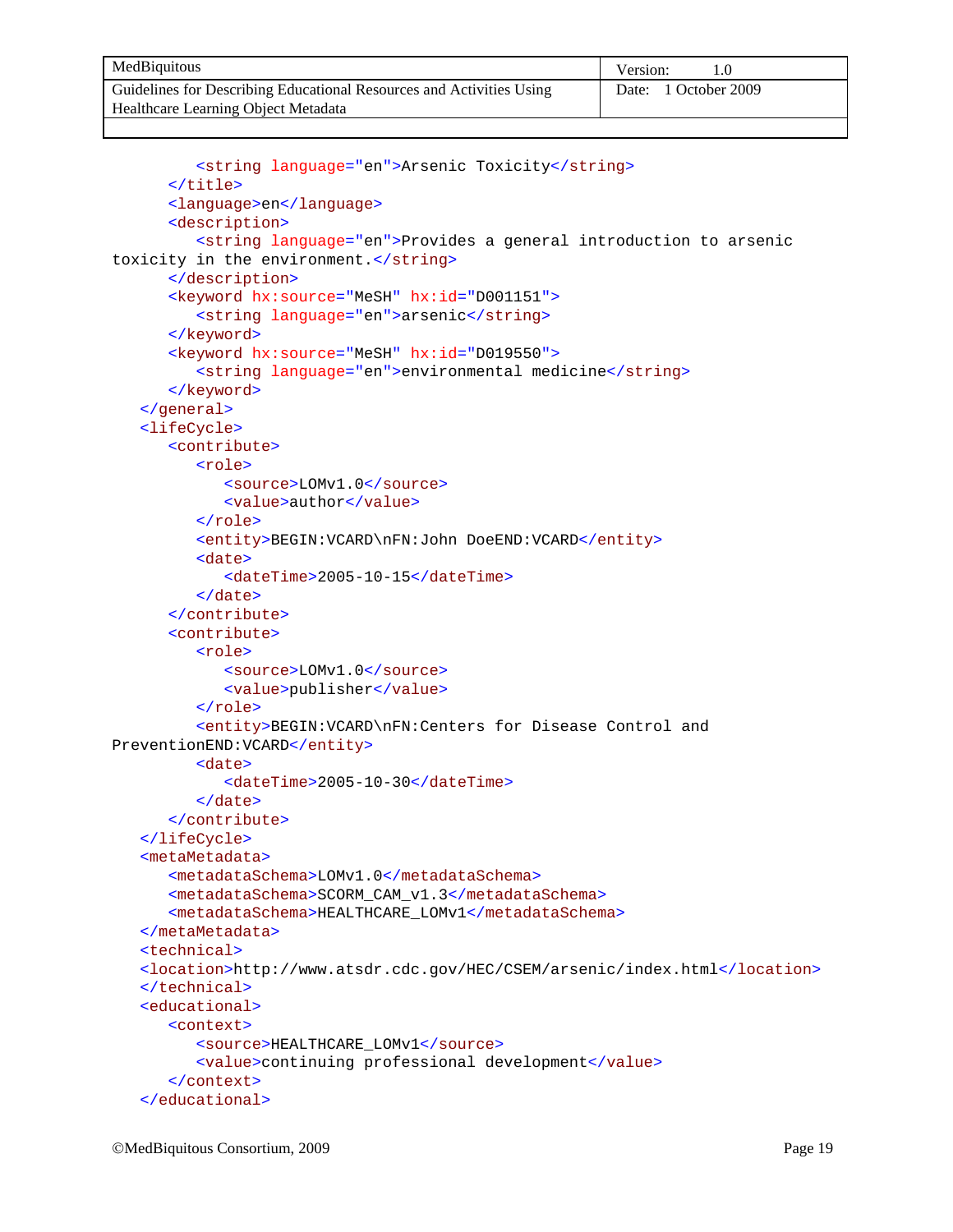| MedBiquitous                                                         | Version:             |
|----------------------------------------------------------------------|----------------------|
| Guidelines for Describing Educational Resources and Activities Using | Date: 1 October 2009 |
| Healthcare Learning Object Metadata                                  |                      |

```
<rights>
      <cost>
         <source>LOMv1.0</source>
         <value>no</value>
      </cost>
      <copyrightAndOtherRestrictions>
         <source>LOMv1.0</source>
         <value>no</value>
      </copyrightAndOtherRestrictions>
   \langlerights>
   <classification>
      <purpose>
         <source>LOMv1.0</source>
         <value>educational objective</value>
      </purpose>
      <description>
         <string language="en">Discuss the major exposure route for 
arsenic</string>
      </description>
   </classification>
   <classification>
      <purpose>
         <source>LOMv1.0</source>
         <value>educational objective</value>
      </purpose>
      <description>
         <string language="en">Describe two potential environmental and 
occupational sources of arsenic exposure</string>
      </description>
   </classification>
   <classification>
      <purpose>
         <source>LOMv1.0</source>
         <value>educational objective</value>
      </purpose>
      <description>
         <string language="en">Identify evaluation and treatment protocols 
for persons exposed to arsenic</string>
      </description>
   </classification>
   <classification>
      <purpose>
         <source>LOMv1.0</source>
         <value>competency</value>
      </purpose>
      <taxonPath>
         <source>
            <string language="en">ACGME Core Competencies</string>
         </source>
         <taxon>
            <id>b</id>
```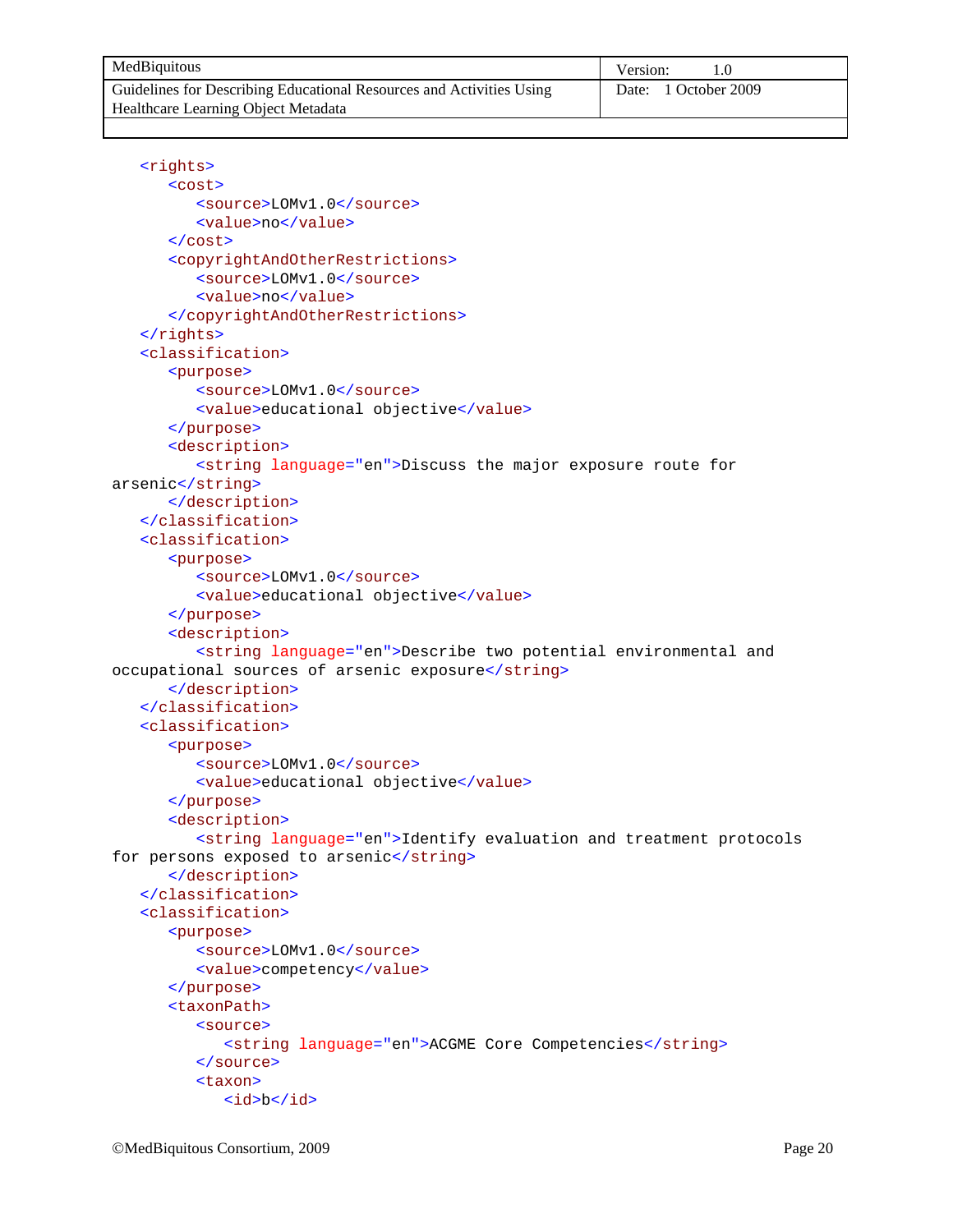| MedBiquitous                                                         | Version:             |
|----------------------------------------------------------------------|----------------------|
| Guidelines for Describing Educational Resources and Activities Using | Date: 1 October 2009 |
| Healthcare Learning Object Metadata                                  |                      |

```
<entry>
                <string language="en">Medical Knowledge</string>
             </entry>
         </taxon>
      </taxonPath>
   </classification>
   <hx:healthcareMetadata>
      <hx:healthcareEducation>
         <hx:participationModality>technology 
based</hx:participationModality>
      </hx:healthcareEducation>
   </hx:healthcareMetadata>
\langlelom\rangle
```
#### **7.2 Sample Core Metadata for Images and Assets**

```
<?xml version="1.0" encoding="UTF-8"?>
<lom xmlns="http://ltsc.ieee.org/xsd/LOM"
xmlns:xsi="http://www.w3.org/2001/XMLSchema-instance"
xmlns:hx="http://ns.medbiq.org/lom/extend/v1/" 
xsi:schemaLocation="http://ltsc.ieee.org/xsd/LOM healthcarelom.xsd">
   <general>
      <identifier>
         <catalog>URL</catalog>
      <entry>http://www.medicalschool.edu/images/dialysisdrainage.jpg</entry>
      </identifier>
      <title>
         <string language="en">Drainage of Dialysis Fluid from Peritoneal 
Cavity</string>
      </title>
      <description>
         <string language="en">Drainage of dialysis fluid in peritoneal 
cavity with catheter in pouch of Douglas.</string>
      </description>
      <keyword hx:source="MeSH" hx:id="D002404">
         <string language="en">Catheterization</string>
      </keyword>
      <keyword hx:source="MeSH" hx:id="D015314">
         <string language="en">Dialysis Solutions</string>
      </keyword>
   </general>
   <lifeCycle>
      <contribute>
         <role>
            <source>LOMv1.0</source>
            <value>publisher</value>
         </role>
         <entity>BEGIN:VCARD\nFN:Anystate Medical SchoolEND:VCARD</entity>
         <date>
            <dateTime>2005-12-12</dateTime>
```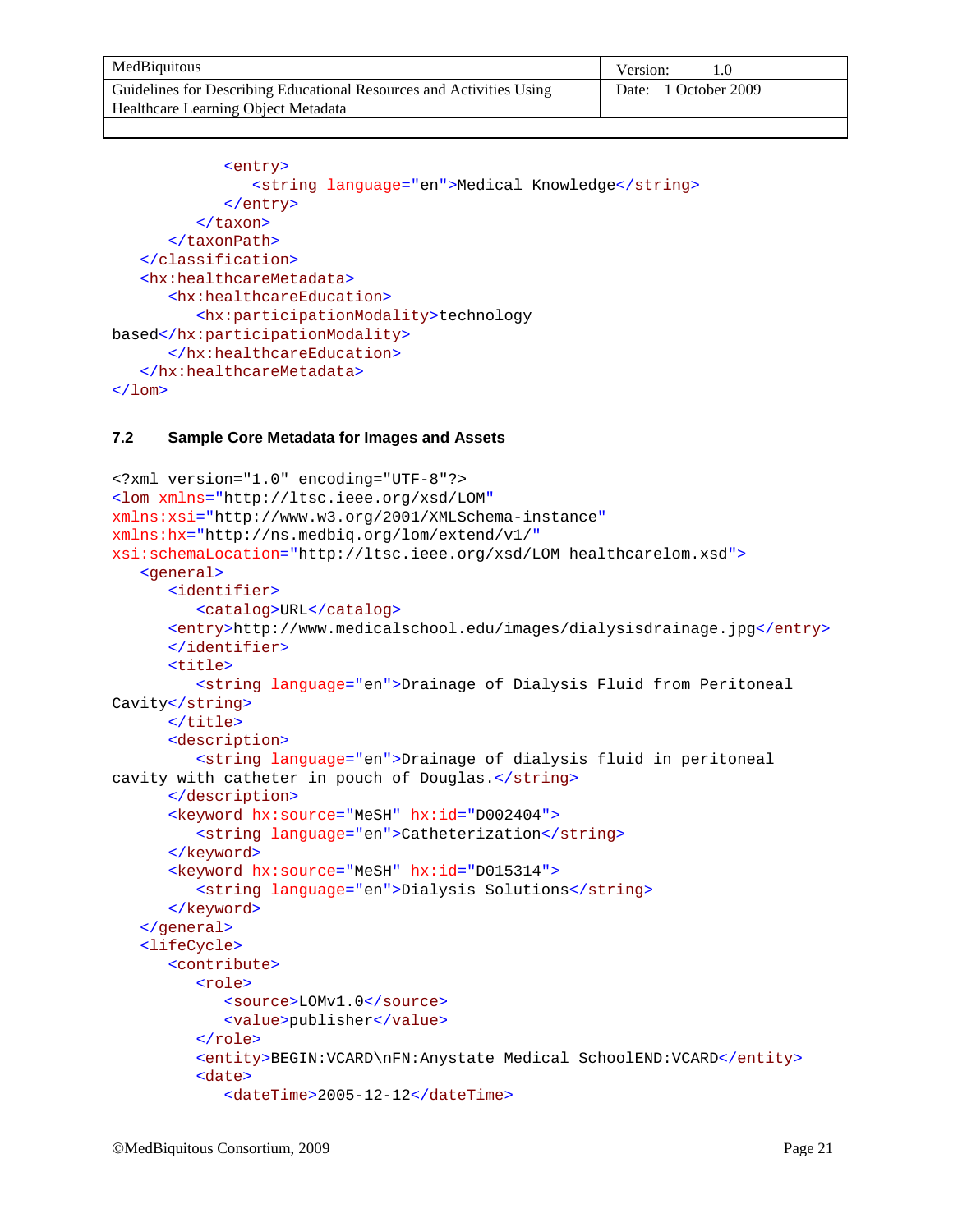| MedBiquitous                                                         | Version:             |
|----------------------------------------------------------------------|----------------------|
| Guidelines for Describing Educational Resources and Activities Using | Date: 1 October 2009 |
| Healthcare Learning Object Metadata                                  |                      |

```
</date>
      </contribute>
   </lifeCycle>
   <metaMetadata>
      <metadataSchema>LOMv1.0</metadataSchema>
      <metadataSchema>HEALTHCARE_LOMv1</metadataSchema>
   </metaMetadata>
   <technical>
   <location>http://www.medicalschool.edu/images/dialysisdrainage.jpg 
    </location>
   </technical>
   <educational>
      <learningResourceType>
         <source>HEALTHCARE_LOMv1</source>
         <value>image</value>
      </learningResourceType>
   </educational>
   <rights>
      <cost>
         <source>LOMv1.0</source>
         <value>no</value>
      </cost>
      <copyrightAndOtherRestrictions>
         <source>LOMv1.0</source>
         <value>yes</value>
      </copyrightAndOtherRestrictions>
      <description>
         <string language="en"> This work is licensed under a Creative 
Commons Attribution-Noncommercial-ShareAlike License. Some Rights Reserved. 
To view a copy of this license, visit: 
http://creativecommons.org/licenses/by-nc-sa/2.0/.</string>
      </description>
   </rights>
\langlelom\rangle
```
#### **7.3 Sample Metadata for an In-person Activity**

```
<?xml version="1.0" encoding="UTF-8"?>
<lom xmlns="http://ltsc.ieee.org/xsd/LOM"
xmlns:xsi="http://www.w3.org/2001/XMLSchema-instance"
xmlns:hx="http://ns.medbiq.org/lom/extend/v1/"
xsi:schemaLocation="http://ltsc.ieee.org/xsd/LOM healthcarelom.xsd">
   <general>
      <identifier>
         <catalog>AAFP</catalog>
         <entry>CA123454321</entry>
      </identifier>
      <title>
         <string language="en">Family Centered Maternity Care</string>
```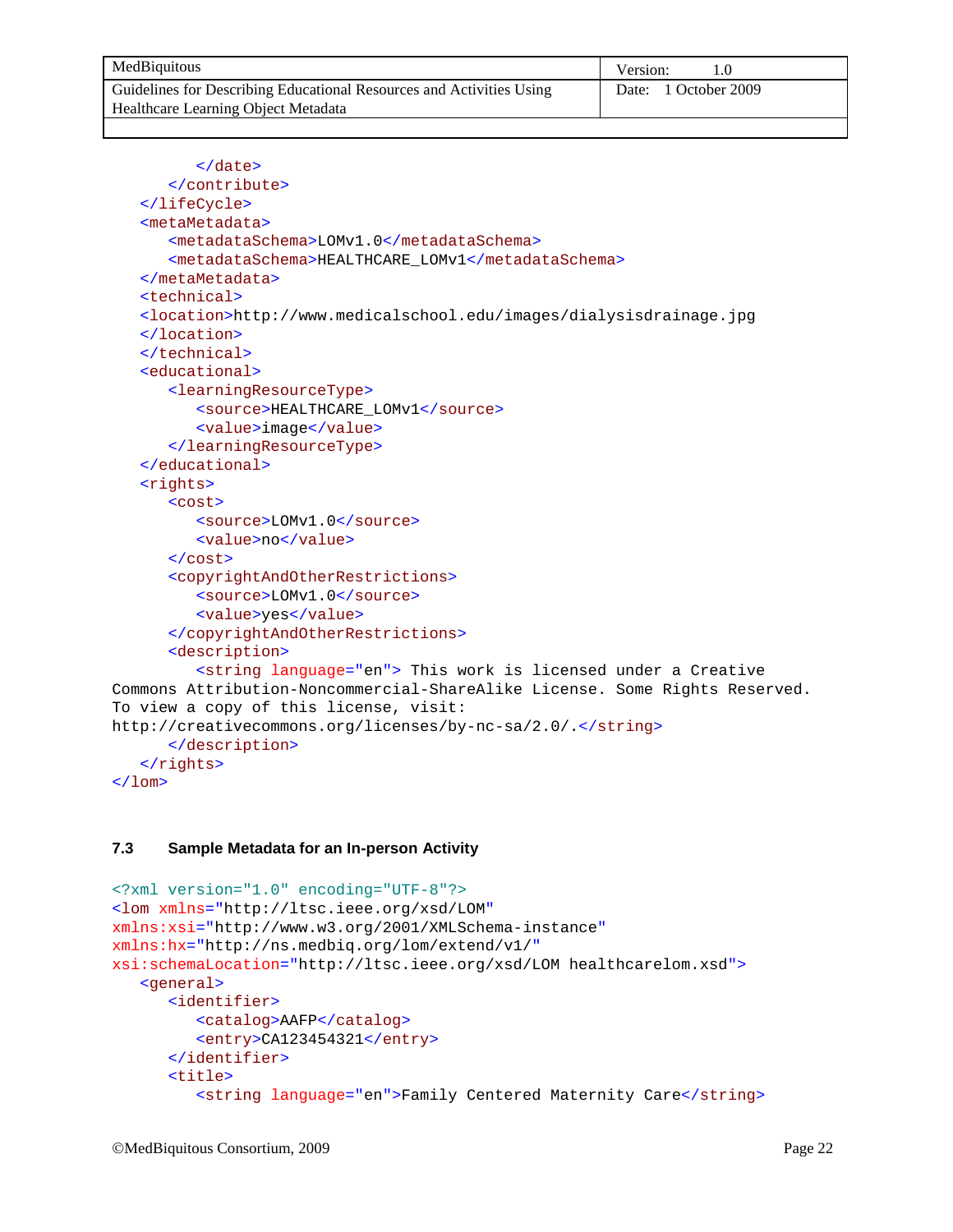| MedBiquitous                                                         | Version:             |
|----------------------------------------------------------------------|----------------------|
| Guidelines for Describing Educational Resources and Activities Using | Date: 1 October 2009 |
| Healthcare Learning Object Metadata                                  |                      |

```
</title>
      <language>en</language>
      <description>
         <string language="en">State-of-the-art, evidence-based education in 
the knowledge, training and skills of caring for patients and their families 
during pregnancy and the birth process</string>
      </description>
      <keyword hx:source="MeSH" hx:id="D011295">
         <string language="en">prenatal care</string>
      </keyword>
      <keyword hx:source="MeSH" hx:id="D036801">
         <string language="en">parturition</string>
      </keyword>
   </general>
   <lifeCycle>
      <contribute>
         <role>
            <source>LOMv1.0</source>
            <value>author</value>
         </role>
         <entity>BEGIN:VCARD\nFN:John DoeEND:VCARD</entity>
         <date>
            <dateTime>2005-10-15</dateTime>
         </date>
      </contribute>
      <contribute>
         <role>
            <source>LOMv1.0</source>
            <value>publisher</value>
         </role>
         <entity>BEGIN:VCARD\nFN:American Academy of Family 
PhysiciansEND:VCARD</entity>
         <date>
            <dateTime>2005-10-30</dateTime>
         </date>
      </contribute>
   </lifeCycle>
   <metaMetadata>
      <metadataSchema>LOMv1.0</metadataSchema>
      <metadataSchema>HEALTHCARE_LOMv1</metadataSchema>
   </metaMetadata>
   <educational>
      <context>
         <source>HEALTHCARE_LOMv1</source>
         <value>continuing professional development</value>
      </context>
   </educational>
   <rights>
      <cost>
         <source>LOMv1.0</source>
         <value>yes</value>
```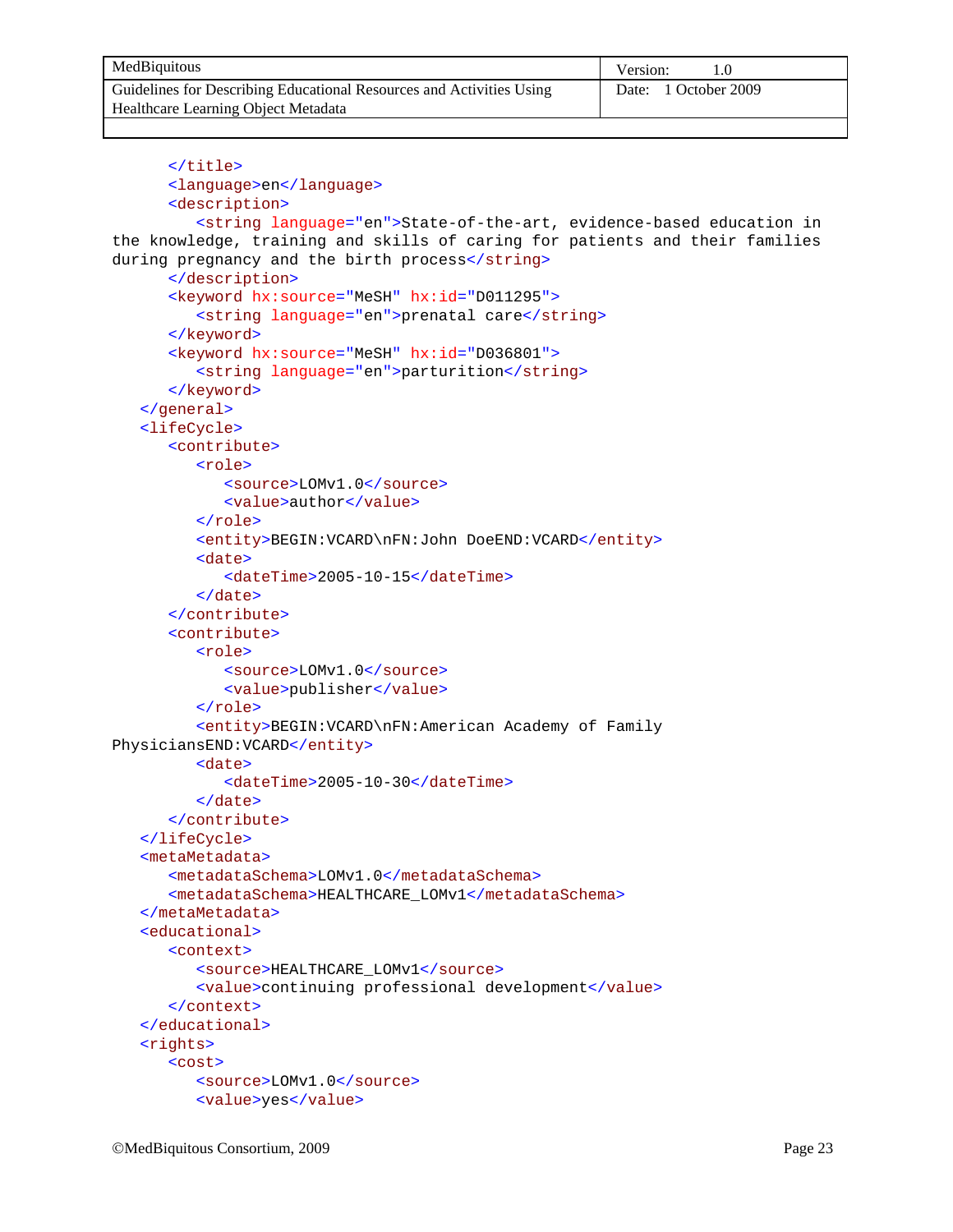| MedBiquitous                                                         | Version:             |
|----------------------------------------------------------------------|----------------------|
| Guidelines for Describing Educational Resources and Activities Using | Date: 1 October 2009 |
| Healthcare Learning Object Metadata                                  |                      |

```
</cost>
      <copyrightAndOtherRestrictions>
         <source>LOMv1.0</source>
         <value>yes</value>
      </copyrightAndOtherRestrictions>
      <description>
         <string language="en">Copyright 2006, The American Academy of Family 
Physicians. All rights reserved.</string>
      </description>
   \langlerights>
   <classification>
      <purpose>
         <source>LOMv1.0</source>
         <value>educational objective</value>
      </purpose>
      <description>
         <string language="en">Discuss the role of the family physician in 
providing continuity of care during pregnancy and birth.</string>
      </description>
   </classification>
   <classification>
      <purpose>
         <source>LOMv1.0</source>
         <value>competency</value>
      </purpose>
      <taxonPath>
         <source>
            <string language="en">ACGME Core Competencies</string>
         </source>
         <taxon>
            <id>b</id>
            <entry>
               <string language="en">Medical Knowledge</string>
            </entry>
         </taxon>
      </taxonPath>
   </classification>
   <hx:healthcareMetadata>
      <hx:healthcareEducation>
         <hx:activityLocation>
            <a:City>Monterey</a:City>
            <a:StateOrProvince>California</a:StateOrProvince>
          </hx:activityLocation>
         <hx:startDateTime>2008-06-10T09:00:00</hx:startDateTime>
         <hx:endDateTime>2008-06-10T12:00:00</hx:endDateTime>
   <hx:participationModality>conference/workshop</hx:participationModality>
         <hx:contact>John Doe, jdoe@cdc.gov</hx:contact>
      </hx:healthcareEducation>
   </hx:healthcareMetadata>
\langlelom\rangle
```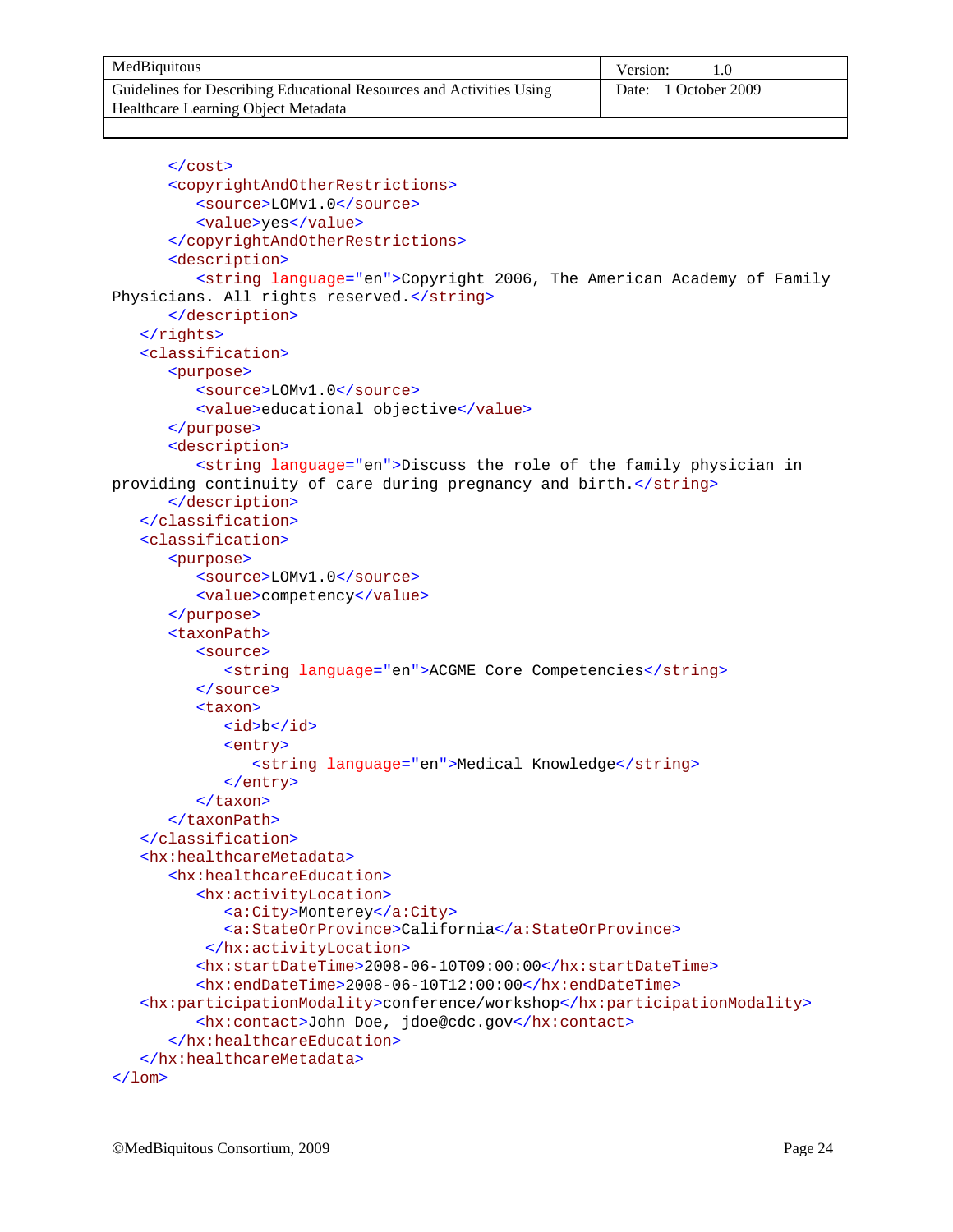| MedBiquitous                                                         | Version:             |
|----------------------------------------------------------------------|----------------------|
| Guidelines for Describing Educational Resources and Activities Using | Date: 1 October 2009 |
| Healthcare Learning Object Metadata                                  |                      |

#### **7.4 Sample Metadata for Patient and Caregiver Education**

```
<?xml version="1.0" encoding="UTF-8"?>
<lom xmlns="http://ltsc.ieee.org/xsd/LOM"
xmlns:xsi="http://www.w3.org/2001/XMLSchema-instance"
xmlns:hx="http://ns.medbiq.org/lom/extend/v1/"
xsi:schemaLocation="http://ltsc.ieee.org/xsd/LOM healthcarelom.xsd">
   <general>
      <identifier>
         <catalog>URL</catalog>
         <entry>http://www.cholesterollowdown.org/</entry>
      </identifier>
      <title>
         <string language="en">The Cholesterol Low Down</string>
      </title>
      <language>en</language>
      <description>
         <string language="en">A step-by-step process that can help you 
achieve and maintain your target cholesterol levels.</string>
      </description>
      <keyword hx:source="MeSH" hx:id="D002784">
         <string language="en">cholesterol</string>
      </keyword>
   </general>
   <lifeCycle>
      <contribute>
         <role>
            <source>LOMv1.0</source>
            <value>author</value>
         </role>
         <entity>BEGIN:VCARD\nFN:John DoeEND:VCARD</entity>
         <date>
            <dateTime>2006-08-15</dateTime>
         </date>
      </contribute>
      <contribute>
         <role>
            <source>LOMv1.0</source>
            <value>publisher</value>
         </role>
         <entity>BEGIN:VCARD\nFN:American Heart AssociationEND:VCARD</entity>
         <date>
            <dateTime>2006-08-15</dateTime>
         </date>
      </contribute>
   </lifeCycle>
   <metaMetadata>
      <metadataSchema>LOMv1.0</metadataSchema>
      <metadataSchema>HEALTHCARE_LOMv1</metadataSchema>
```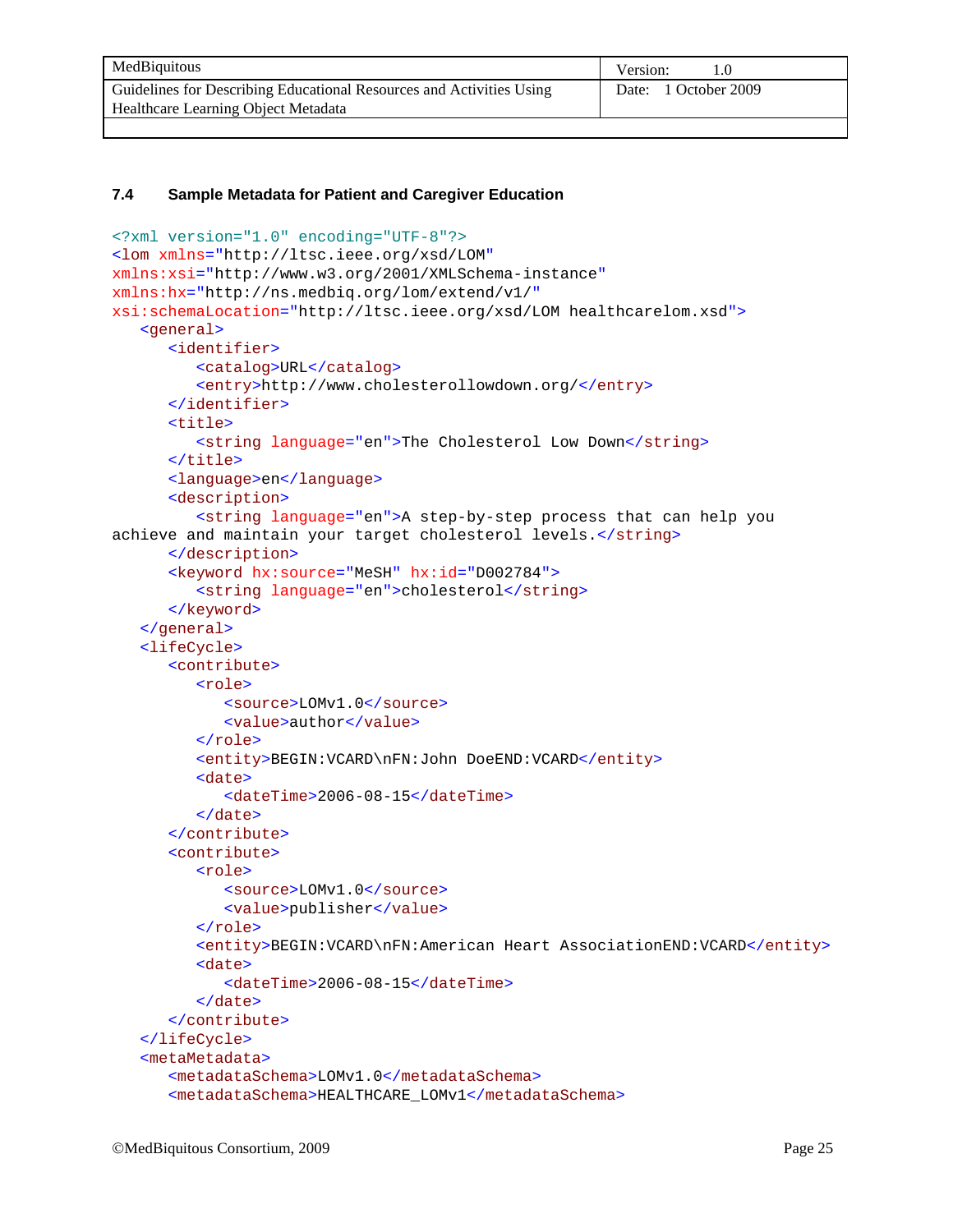| MedBiquitous                                                         | Version:             |
|----------------------------------------------------------------------|----------------------|
| Guidelines for Describing Educational Resources and Activities Using | Date: 1 October 2009 |
| Healthcare Learning Object Metadata                                  |                      |

```
</metaMetadata>
   <technical>
      <location>http://www.cholesterollowdown.org/</location>
   </technical>
   <educational>
      <context>
         <source>HEALTHCARE_LOMv1</source>
         <value>patient education</value>
      </context>
   </educational>
   <rights>
      <cost>
         <source>LOMv1.0</source>
         <value>no</value>
      </cost>
      <copyrightAndOtherRestrictions>
         <source>LOMv1.0</source>
         <value>yes</value>
      </copyrightAndOtherRestrictions>
      <description>
         <string language="en">Copyright 2006, The American Heart 
Association. All rights reserved.</string>
      </description>
   </rights>
   <classification>
      <purpose>
         <source>LOMv1.0</source>
         <value>educational objective</value>
      </purpose>
      <description>
         <string language="en">Identifty the steps and barriers to lowering 
cholesterol.</string>
      </description>
   </classification>
   <hx:healthcareMetadata>
      <hx:healthcareEducation>
         <hx:targetAudience>
            <hx:audienceCategory>patient</hx:audienceCategory>
            <hx:readingLevel>
               <string language="en">grade 7</string>
            </hx:readingLevel>
         </hx:targetAudience>
         <hx:participationModality>technology 
based</hx:participationModality>
      </hx:healthcareEducation>
   </hx:healthcareMetadata>
\langlelom\rangle
```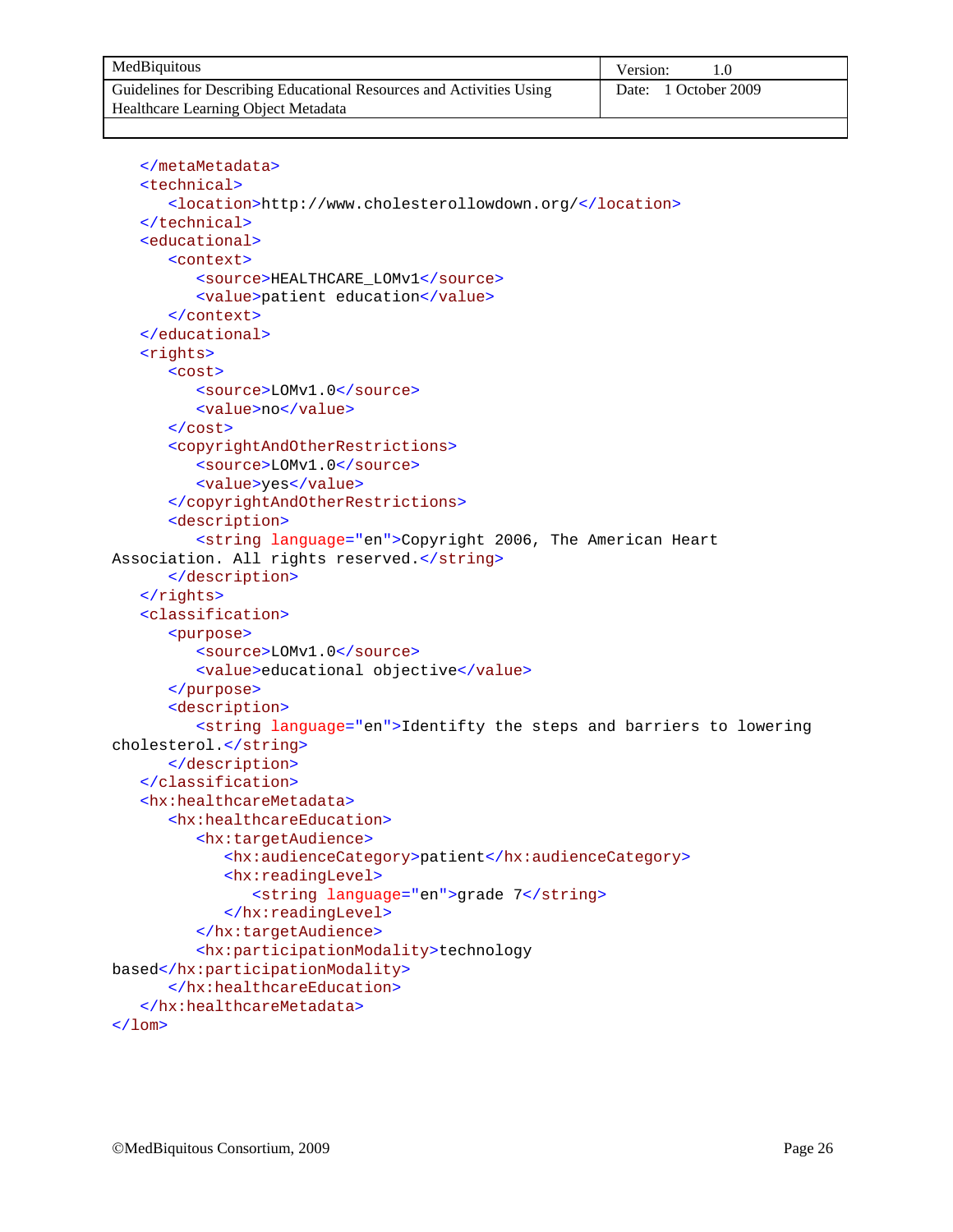| MedBiquitous                                                         | Version:             |
|----------------------------------------------------------------------|----------------------|
| Guidelines for Describing Educational Resources and Activities Using | Date: 1 October 2009 |
| Healthcare Learning Object Metadata                                  |                      |

#### **7.5 Sample Metadata for Undergraduate Professional Resources**

```
<?xml version="1.0" encoding="UTF-8"?>
<lom xmlns="http://ltsc.ieee.org/xsd/LOM"
xmlns:xsi="http://www.w3.org/2001/XMLSchema-instance"
xmlns:hx="http://ns.medbiq.org/lom/extend/v1/"
xsi:schemaLocation="http://ltsc.ieee.org/xsd/LOM healthcarelom.xsd">
   <general>
      <identifier>
         <catalog>MedEdPortal ID</catalog>
         <entry>295</entry>
      </identifier>
      <title>
         <string language="en">A woman with newly diagnosed Crohn's 
disease</string>
      </title>
      <language>en</language>
      <description>
         <string language="en">A 26 year-old Mexican female with Crohn's 
disease, Osteoporosis, Osteopenia.</string>
      </description>
      <keyword hx:source="MeSH" hx:id="D003424">
         <string language="en">crohn disease</string>
      </keyword>
      <keyword hx:source="MeSH" hx:id="D010024">
         <string language="en">osteoporosis</string>
      </keyword>
      <keyword hx:source="MeSH" hx:id="D001851">
         <string language="en">bone diseases, metabolic</string>
      </keyword>
   </general>
   <lifeCycle>
      <contribute>
         <role>
            <source>LOMv1.0</source>
            <value>author</value>
         </role>
         <entity>BEGIN:VCARD\nFN:John DoeEND:VCARD</entity>
         <date>
            <dateTime>2006-05-30</dateTime>
         </date>
      </contribute>
      <contribute>
         <role>
            <source>LOMv1.0</source>
            <value>publisher</value>
         </role>
         <entity>BEGIN:VCARD\nFN:University of PittsburghEND:VCARD</entity>
         <date>
            <dateTime>2006-05-30</dateTime>
         </date>
```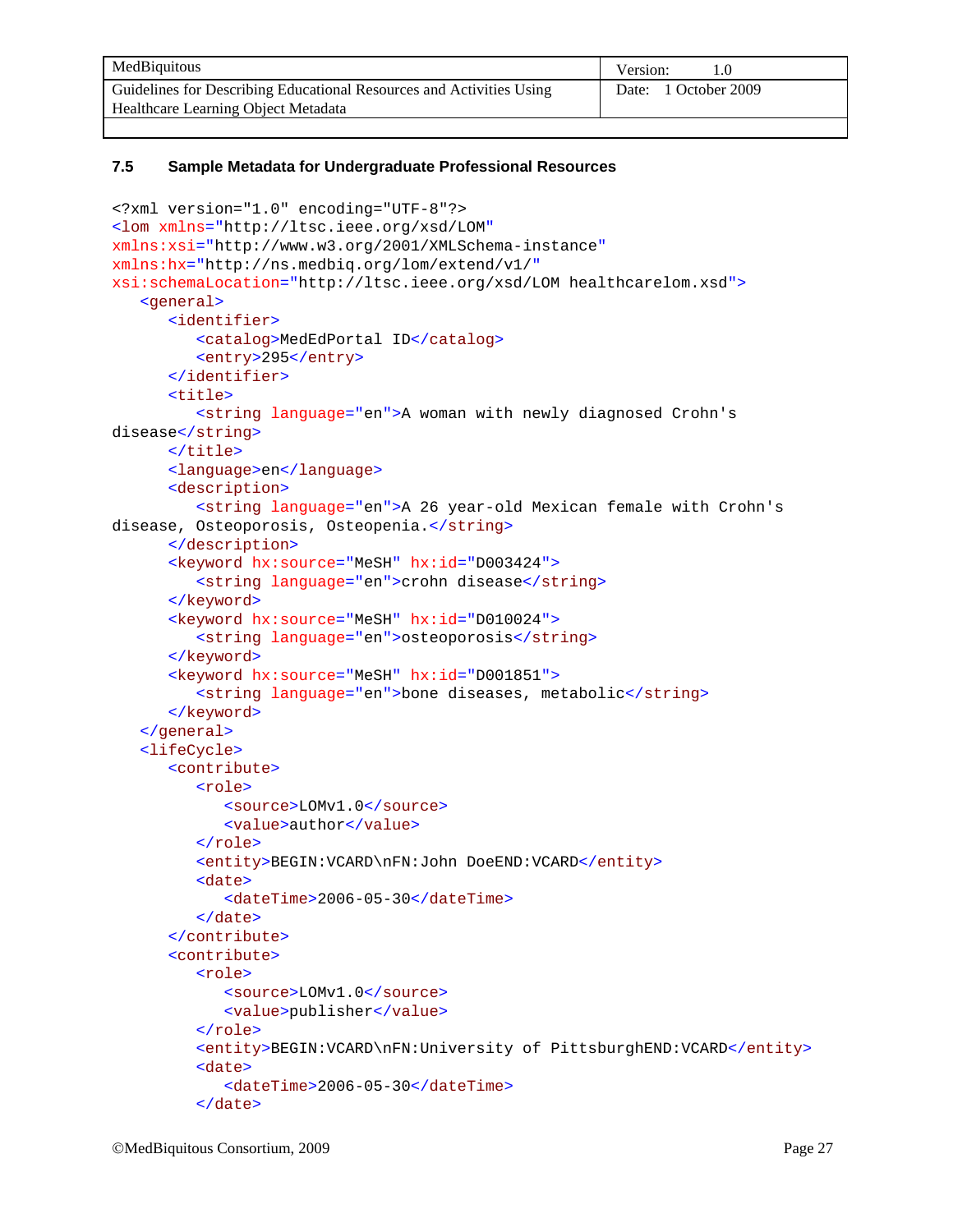| MedBiquitous                                                         | Version:             |
|----------------------------------------------------------------------|----------------------|
| Guidelines for Describing Educational Resources and Activities Using | Date: 1 October 2009 |
| Healthcare Learning Object Metadata                                  |                      |

```
</contribute>
   </lifeCycle>
   <metaMetadata>
      <metadataSchema>LOMv1.0</metadataSchema>
      <metadataSchema>HEALTHCARE_LOMv1</metadataSchema>
   </metaMetadata>
   <technical>
      <location>http://girounds.pitt.edu/34_viewModule.asp</location>
   </technical>
   <educational>
      <context>
         <source>HEALTHCARE_LOMv1</source>
         <value>undergraduate professional education</value>
      </context>
   </educational>
   <rights>
      <cost>
         <source>LOMv1.0</source>
         <value>no</value>
      </cost>
      <copyrightAndOtherRestrictions>
         <source>LOMv1.0</source>
         <value>yes</value>
      </copyrightAndOtherRestrictions>
      <description>
         <string language="en">This work is licensed under a Creative Commons 
Attribution-Noncommercial-ShareAlike License. Some Rights Reserved. To view a 
copy of this license, visit: http://creativecommons.org/licenses/by-nc-
sa/2.0/.</string>
      </description>
   </rights>
   <classification>
      <purpose>
         <source>LOMv1.0</source>
         <value>competency</value>
      </purpose>
      <taxonPath>
         <source>
            <string language="en">ACGME Core Competencies</string>
         </source>
         <taxon>
            <id>a</id>
            <entry>
               <string language="en">Patient Care</string>
            </entry>
         </taxon>
      </taxonPath>
   </classification>
      <classification>
      <purpose>
         <source>LOMv1.0</source>
```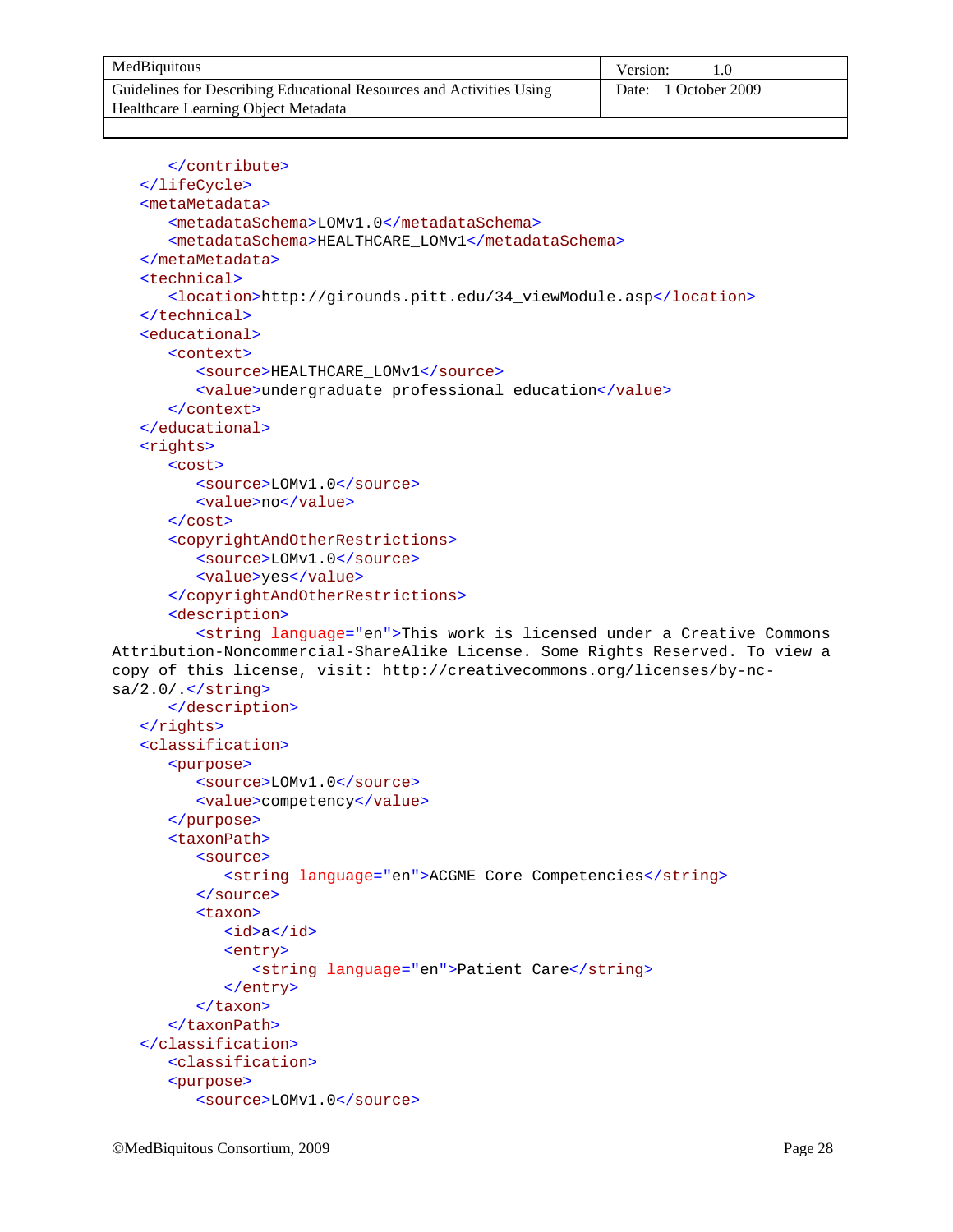| MedBiquitous                                                         | Version:             |
|----------------------------------------------------------------------|----------------------|
| Guidelines for Describing Educational Resources and Activities Using | Date: 1 October 2009 |
| Healthcare Learning Object Metadata                                  |                      |

```
<value>competency</value>
      </purpose>
      <taxonPath>
         <source>
            <string language="en">ACGME Core Competencies</string>
         </source>
         <taxon>
            <id>b</id>
            <entry>
                <string language="en">Medical Knowledge</string>
            </entry>
         </taxon>
      </taxonPath>
   </classification>
   <hx:healthcareMetadata>
      <hx:healthcareEducation>
         <hx:participationModality>technology 
based</hx:participationModality>
      </hx:healthcareEducation>
   </hx:healthcareMetadata>
\langlelom\rangle
```
#### **7.6 Sample Metadata for Graduate Professional Education Resources**

```
<?xml version="1.0" encoding="UTF-8"?>
<lom xmlns="http://ltsc.ieee.org/xsd/LOM"
xmlns:xsi="http://www.w3.org/2001/XMLSchema-instance"
xmlns:hx="http://ns.medbiq.org/lom/extend/v1/"
xsi:schemaLocation="http://ltsc.ieee.org/xsd/LOM healthcarelom.xsd">
   <general>
      <identifier>
         <catalog>RSVP</catalog>
         <entry>205</entry>
      </identifier>
      <title>
         <string language="en">Patient Confidentiality and Informed 
Consent</string>
      </title>
      <language>en</language>
      <description>
         <string language="en">A Web-Based System of Instruction and Self-
Evaluation in Patient Confidentiality and Informed Consent</string>
      </description>
      <keyword hx:source="MeSH" hx:id="D003219">
         <string language="en">confidentiality</string>
      </keyword>
      <keyword hx:source="MeSH" hx:id="D007258">
         <string language="en">informed consent</string>
      </keyword>
```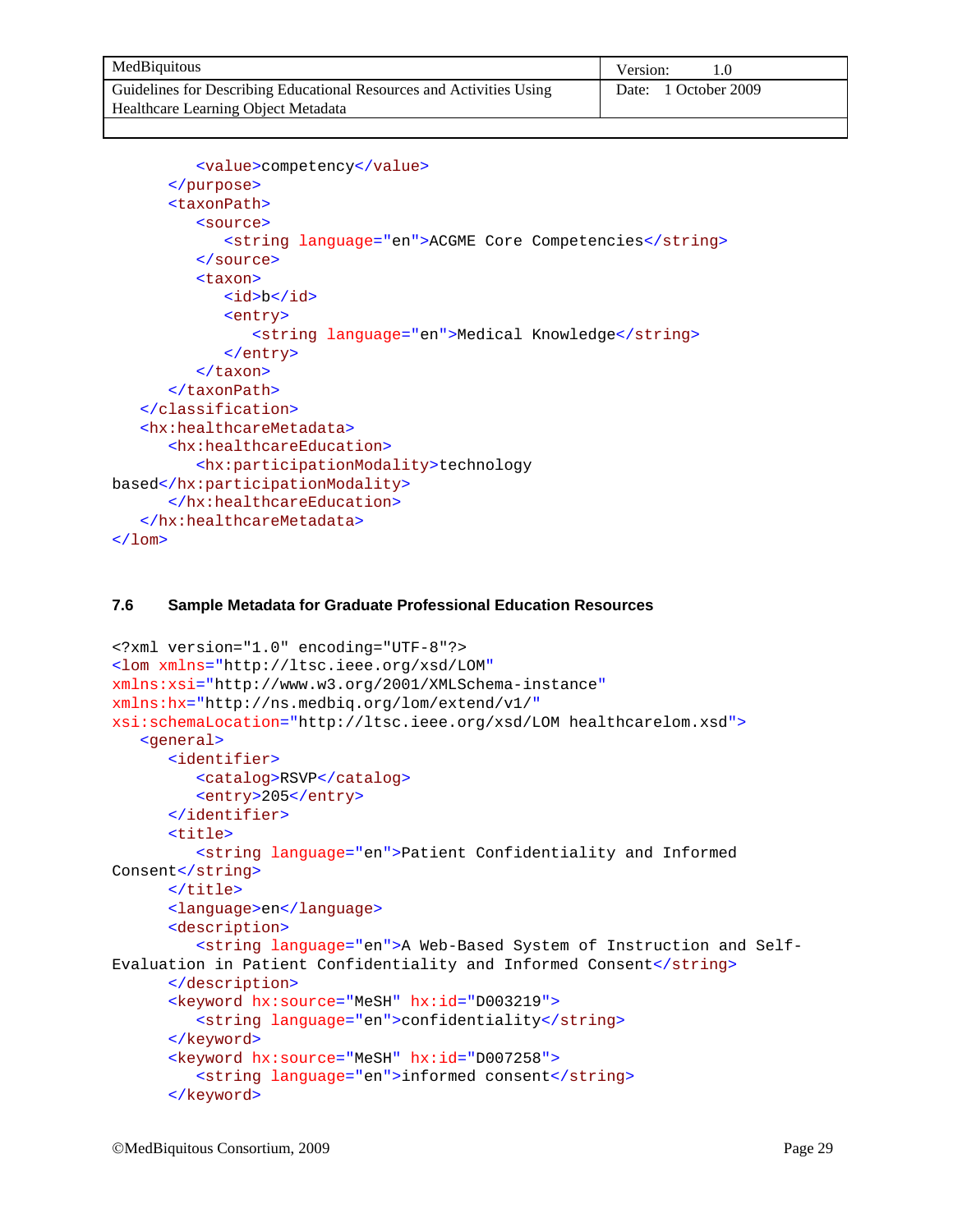| MedBiquitous                                                         | Version:             |
|----------------------------------------------------------------------|----------------------|
| Guidelines for Describing Educational Resources and Activities Using | Date: 1 October 2009 |
| Healthcare Learning Object Metadata                                  |                      |

```
</general>
   <lifeCycle>
      <contribute>
         <role>
            <source>LOMv1.0</source>
            <value>author</value>
         </role>
         <entity>BEGIN:VCARD\nFN:John DoeEND:VCARD</entity>
         <date>
            <dateTime>2006-06-30</dateTime>
         </date>
      </contribute>
      <contribute>
         <role>
            <source>LOMv1.0</source>
            <value>publisher</value>
         </role>
         <entity>BEGIN:VCARD\nFN:University of VirginiaEND:VCARD</entity>
         <date>
            <dateTime>2006-06-30</dateTime>
         </date>
      </contribute>
   </lifeCycle>
   <metaMetadata>
      <metadataSchema>LOMv1.0</metadataSchema>
      <metadataSchema>SCORM_CAM_v1.3</metadataSchema>
      <metadataSchema>HEALTHCARE_LOMv1</metadataSchema>
   </metaMetadata>
   <technical>
      <location>www.med.virginia.edu/med-ed/rad</location>
   </technical>
   <educational>
      <context>
         <source>HEALTHCARE_LOMv1</source>
         <value>graduate professional education</value>
      </context>
   </educational>
   <rights>
      <cost>
         <source>LOMv1.0</source>
         <value>no</value>
      </cost>
      <copyrightAndOtherRestrictions>
         <source>LOMv1.0</source>
         <value>yes</value>
      </copyrightAndOtherRestrictions>
      <description>
         <string language="en">Copyright University of Virginia, 2006. All 
rights reserved.</string>
      </description>
   </rights>
```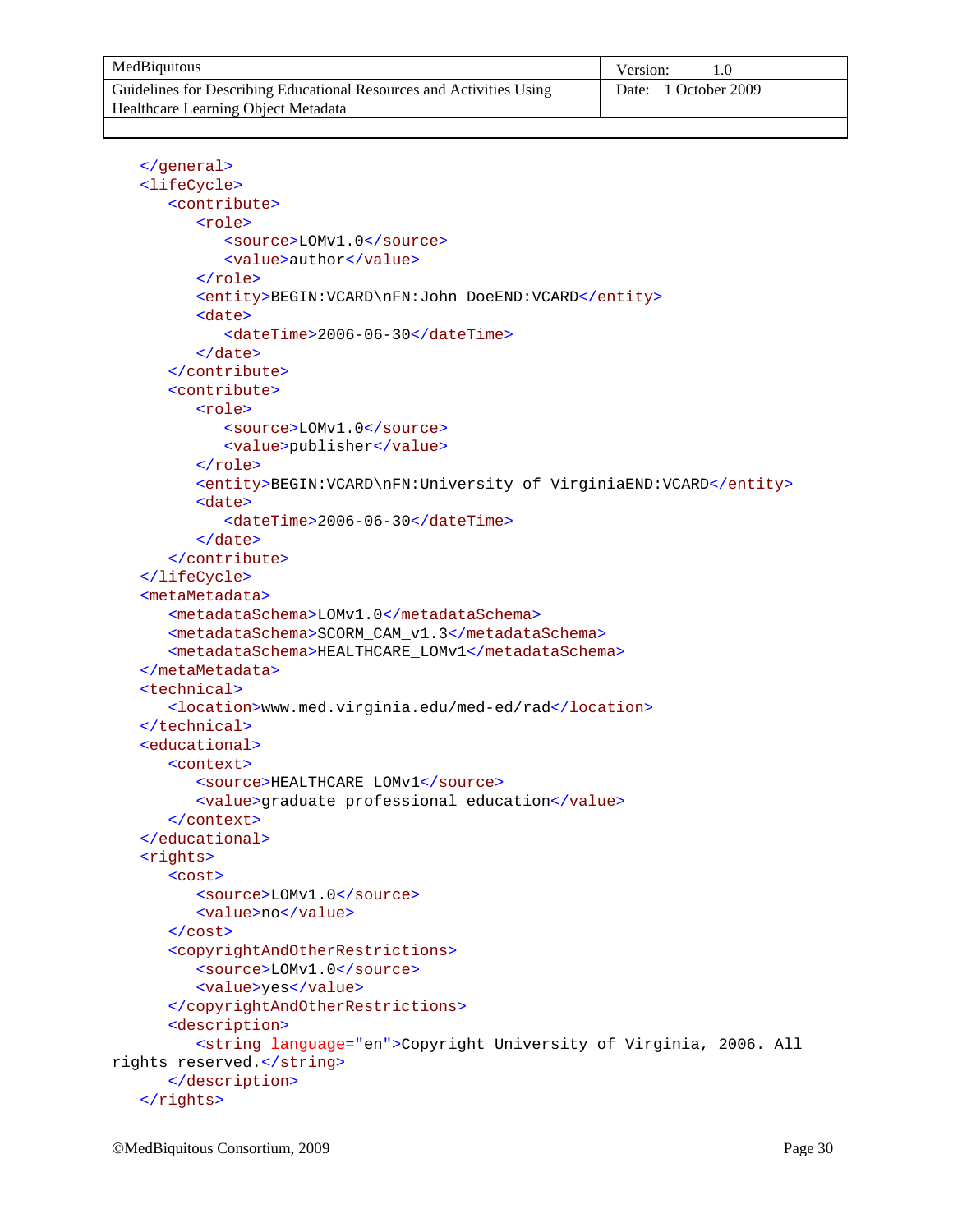| MedBiquitous                                                         | Version:             |
|----------------------------------------------------------------------|----------------------|
| Guidelines for Describing Educational Resources and Activities Using | Date: 1 October 2009 |
| Healthcare Learning Object Metadata                                  |                      |

```
<classification>
      <purpose>
         <source>LOMv1.0</source>
         <value>competency</value>
      </purpose>
      <taxonPath>
         <source>
            <string language="en">ACGME Core Competencies</string>
         </source>
         <taxon>
            <id>e</id>
            <entry>
               <string language="en">Professionalism</string>
            </entry>
         </taxon>
      </taxonPath>
   </classification>
   <hx:healthcareMetadata>
      <hx:healthcareEducation>
         <hx:targetAudience>
            <hx:profession>
                <string language="en">physician</string>
            </hx:profession>
            <hx:specialty>
                <string language="en">radiology-diagnostic</string>
            </hx:specialty>
         </hx:targetAudience>
         <hx:participationModality>technology 
based</hx:participationModality>
      </hx:healthcareEducation>
   </hx:healthcareMetadata>
\langlelom\rangle
```
#### **7.7 Sample Metadata for Continuing Professional Development Activities**

```
<?xml version="1.0" encoding="UTF-8"?>
<lom xmlns="http://ltsc.ieee.org/xsd/LOM"
xmlns:xsi="http://www.w3.org/2001/XMLSchema-instance"
xmlns:hx="http://ns.medbiq.org/lom/extend/v1/"
xsi:schemaLocation="http://ltsc.ieee.org/xsd/LOM healthcarelom.xsd">
   <general>
      <identifier>
         <catalog>URL</catalog>
         <entry>http://www.atsdr.cdc.gov/HEC/CSEM/arsenic/index.html</entry>
      </identifier>
      <title>
         <string language="en">Arsenic Toxicity</string>
      </title>
      <language>en</language>
      <description>
```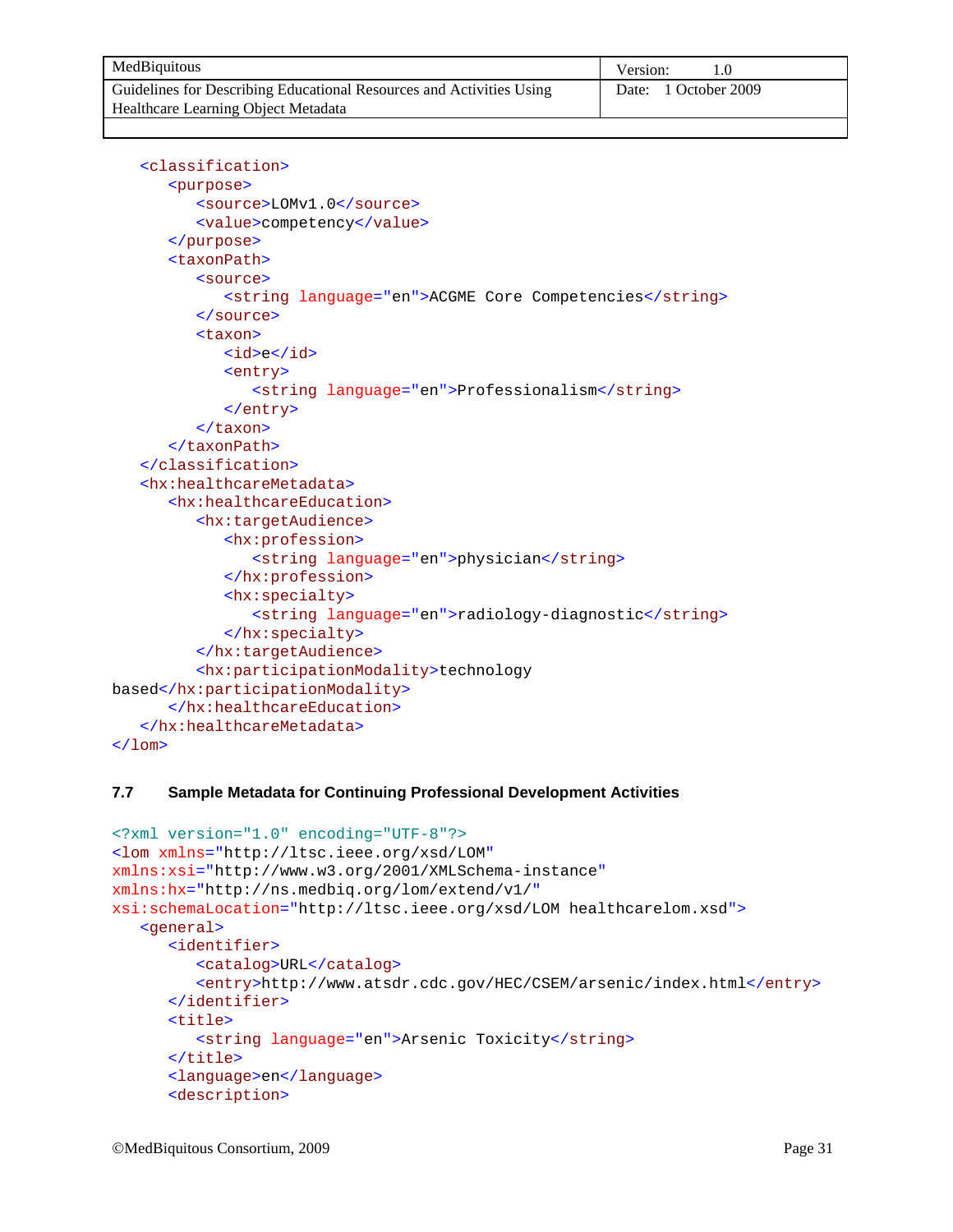| MedBiquitous                                                         | Version:             |
|----------------------------------------------------------------------|----------------------|
| Guidelines for Describing Educational Resources and Activities Using | Date: 1 October 2009 |
| Healthcare Learning Object Metadata                                  |                      |

```
<string language="en">Provides a general introduction to arsenic 
toxicity in the environment.</string>
      </description>
      <keyword hx:source="MeSH" hx:id="D001151">
         <string language="en">arsenic</string>
      </keyword>
      <keyword hx:source="MeSH" hx:id="D019550">
         <string language="en">environmental medicine</string>
      </keyword>
   </general>
   <lifeCycle>
      <contribute>
         <role>
            <source>LOMv1.0</source>
            <value>author</value>
         </role>
         <entity>BEGIN:VCARD\nFN:John DoeEND:VCARD</entity>
         <date>
            <dateTime>2005-10-30</dateTime>
         </date>
      </contribute>
      <contribute>
         <role>
            <source>LOMv1.0</source>
            <value>publisher</value>
         </role>
         <entity>BEGIN:VCARD\nFN:Centers for Disease Control and
PreventionEND:VCARD</entity>
         <date>
            <dateTime>2005-10-30</dateTime>
         </date>
      </contribute>
   </lifeCycle>
   <metaMetadata>
      <metadataSchema>LOMv1.0</metadataSchema>
      <metadataSchema>SCORM_CAM_v1.3</metadataSchema>
      <metadataSchema>HEALTHCARE_LOMv1</metadataSchema>
   </metaMetadata>
   <technical>
   <location>http://www.atsdr.cdc.gov/HEC/CSEM/arsenic/index.html</location>
   </technical>
   <educational>
      <context>
         <source>HEALTHCARE_LOMv1</source>
         <value>continuing professional development</value>
      </context>
   </educational>
   <rights>
      <cost>
         <source>LOMv1.0</source>
         <value>no</value>
```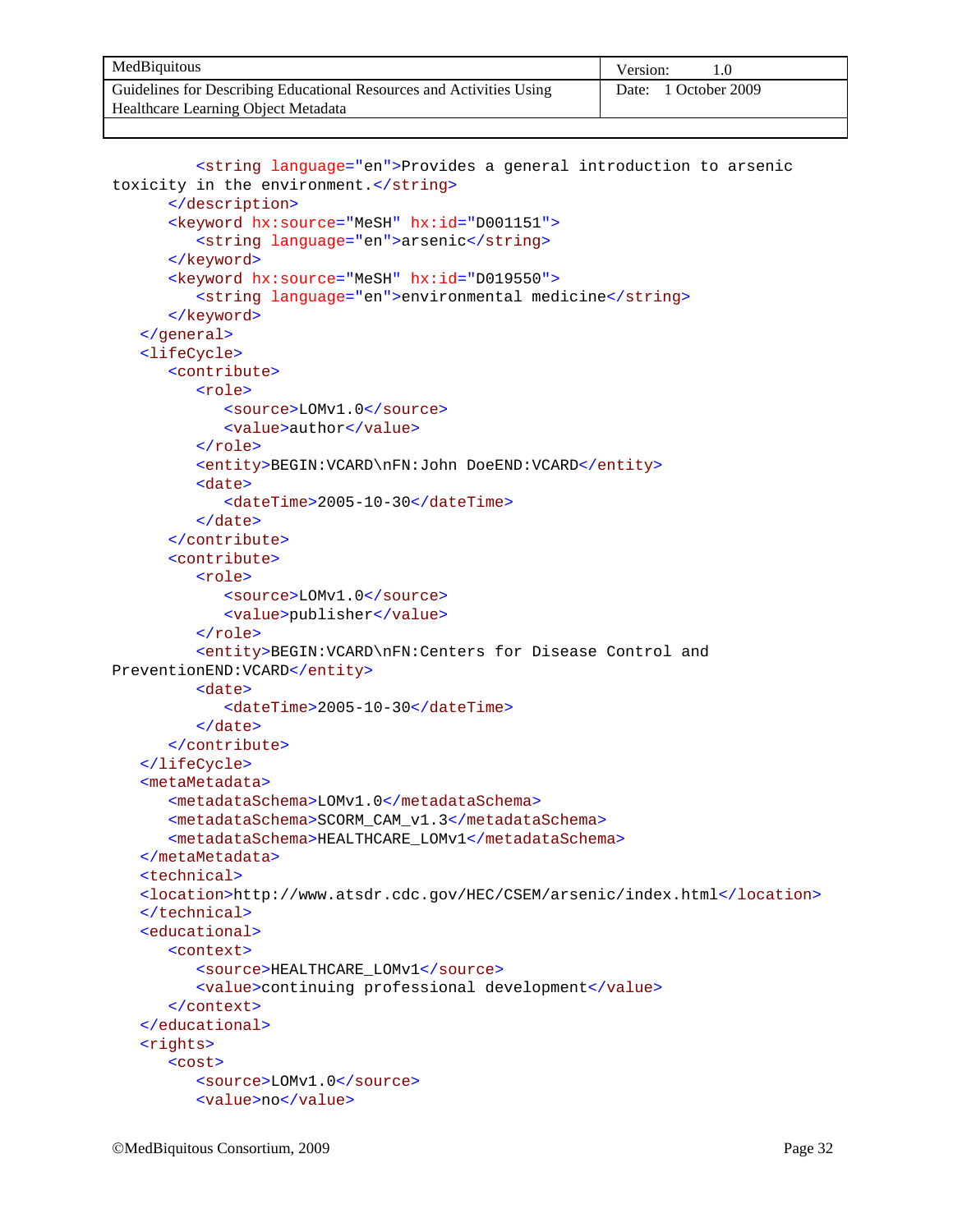| MedBiquitous                                                         | Version:             |
|----------------------------------------------------------------------|----------------------|
| Guidelines for Describing Educational Resources and Activities Using | Date: 1 October 2009 |
| Healthcare Learning Object Metadata                                  |                      |

```
</cost>
      <copyrightAndOtherRestrictions>
         <source>LOMv1.0</source>
         <value>no</value>
      </copyrightAndOtherRestrictions>
   </rights>
   <classification>
      <purpose>
         <source>LOMv1.0</source>
         <value>educational objective</value>
      </purpose>
      <description>
         <string language="en">Discuss the major exposure route for 
arsenic</string>
      </description>
   </classification>
   <classification>
      <purpose>
         <source>LOMv1.0</source>
         <value>educational objective</value>
      </purpose>
      <description>
         <string language="en">Describe two potential environmental and 
occupational sources of arsenic exposure</string>
      </description>
   </classification>
   <classification>
      <purpose>
         <source>LOMv1.0</source>
         <value>educational objective</value>
      </purpose>
      <description>
         <string language="en">Identify evaluation and treatment protocols 
for persons exposed to arsenic</string>
      </description>
   </classification>
   <classification>
      <purpose>
         <source>LOMv1.0</source>
         <value>competency</value>
      </purpose>
      <taxonPath>
         <source>
            <string language="en">ACGME Core Competencies</string>
         </source>
         <taxon>
            <id>b</id>
            <entry>
               <string language="en">Medical Knowledge</string>
            </entry>
         </taxon>
```